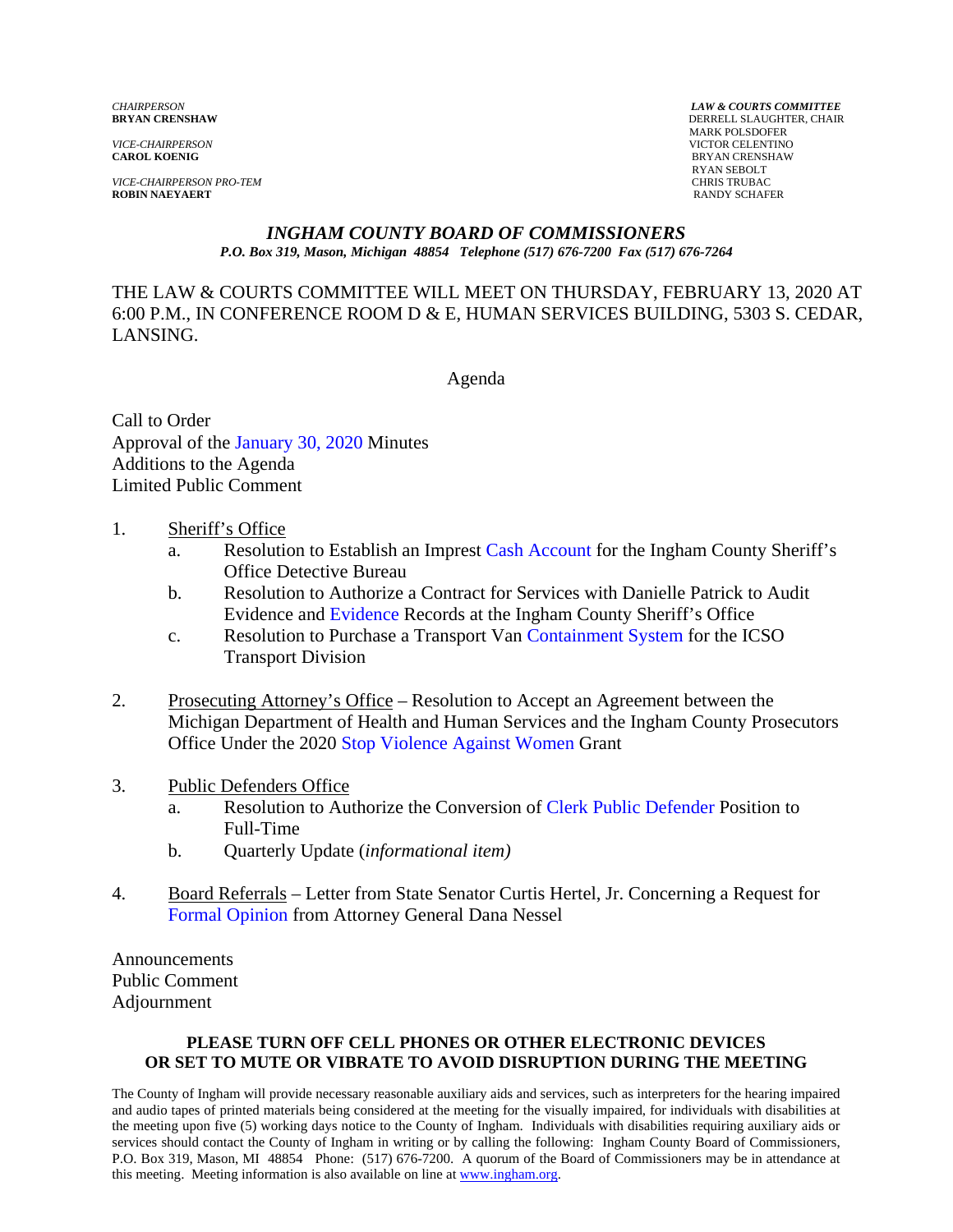#### LAW & COURTS COMMITTEE January 30, 2020 Draft Minutes

<span id="page-1-0"></span>

| <b>Members Present:</b> | Celentino, Crenshaw, Polsdofer, Sebolt, Slaughter, Trubac.                                                                                                              |
|-------------------------|-------------------------------------------------------------------------------------------------------------------------------------------------------------------------|
| <b>Members Absent:</b>  | Schafer.                                                                                                                                                                |
| <b>Others Present:</b>  | Judge Thomas P. Boyd, Treasurer Eric Schertzing, Commissioner Koenig,<br>Heidi Williams, Michael Cheltenham, Teri Morton, Elizabeth Noel,<br>Michael Tanis, and others. |

The meeting was called to order by Chairperson Slaughter at 6:00 p.m. in Personnel Conference Room D & E of the Human Services Building, 5303 S. Cedar Street, Lansing, Michigan.

Approval of the January 16, 2020 Minutes

MOVED BY COMM. CRENSHAW, SUPPORTED BY COMM. CELENTINO, TO APPROVE THE MINUTES OF THE JANUARY 16, 2020 LAW & COURTS COMMITTEE MEETING.

THE MOTION CARRIED UNANIMOUSLY. Absent: Commissioner Schafer.

Additions to the Agenda

None.

Limited Public Comment

None.

MOVED BY COMM. CELENTINO, SUPPORTED BY COMM. SEBOLT, TO APPROVE A CONSENT AGENDA CONSISTING OF THE FOLLOWING ITEMS:

- 2. Prosecuting Attorney's Office Resolution to Authorize a Memorandum of Understanding between the Department of the Attorney General, the Ingham County Prosecutor's Office, and the Jackson County Prosecutor's Office, Aware Inc., and a Sub-Contract with End Violent Encounters (EVE)
- 3. Public Defenders Officer
	- a. Resolution to Approve an Agreement with the City of East Lansing for its Local Share Contribution under the County's Michigan Indigent Defense Commission (MIDC) 2019-2020 Compliance Plan
	- b. Resolution to Approve an Agreement with the City of Lansing for its Local Share Contribution under the County's Michigan Indigent Defense Commission (MIDC) 2019-2020 Compliance Plan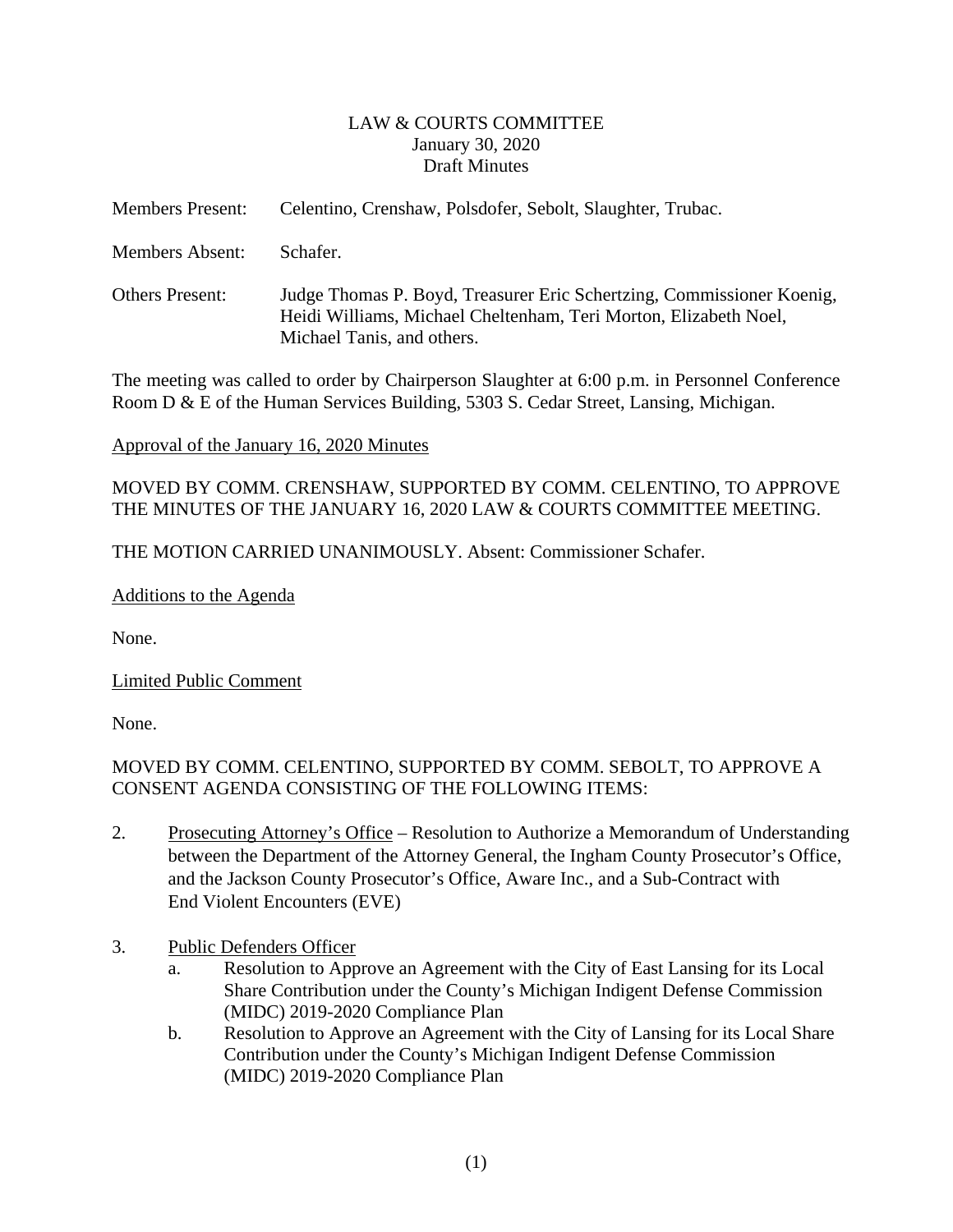- 4. Animal Control
	- a. Resolution to Authorize a Memorandum of Understanding between Capital Area Humane Society Spay/Neuter Clinic and Ingham County Animal Control

THE MOTION CARRIED UNANIMOUSLY. Absent: Commissioner Schafer.

#### THE MOTION TO APPROVE THE ITEMS ON THE CONSENT AGENDA CARRIED UNANIMOUSLY. Absent: Commissioner Schafer.

1. Hon. Thomas P. Boyd – Presentation on Recommendations of the Michigan Joint Task Force on Jail and Pretrial Incarceration

Judge Thomas P. Boyd, 55<sup>th</sup> District Court, presented the Report and Recommendations of the Michigan Joint Task Force on Jail and Pretrial Incarceration to the Law & Courts Committee.

Commissioner Koenig asked if Judge Boyd would send a copy of the Report and Recommendations to the Board of Commissioners.

Judge Boyd stated yes.

Commissioner Crenshaw thanked Judge Boyd for his presentation to the Law & Courts Committee. He further asked what the appetite was for the Michigan Legislature to fund the recommendations.

Judge Boyd stated that a reporter had asked Lieutenant Governor Garlin Gilchrist a similar question, and that he was quoted saying that criminal justice reform was a priority, and the State of Michigan funded their priorities.

Chairperson Slaughter asked what the County could do to implement these recommendations.

Judge Boyd stated that, in 2013, he had helped to rewrite the law relating to how preliminary exams were conducted, and one of the revisions included the encouragement to accept more felony pleas in the District Court. He further stated that the County had not taken full advantage of the law. He further stated that he hoped the creation of the Screening Attorney position would address this concern.

Judge Boyd stated that he supported an increase of funding to the Corrections Medical Department, and also encouraged the Board of Commissioners to conduct studies to determine if the County was paying competitive wages to employees.

#### 4. Animal Control

b. Resolution to Authorize a Reorganization of the Ingham County Animal Control and Shelter *(Discussion*)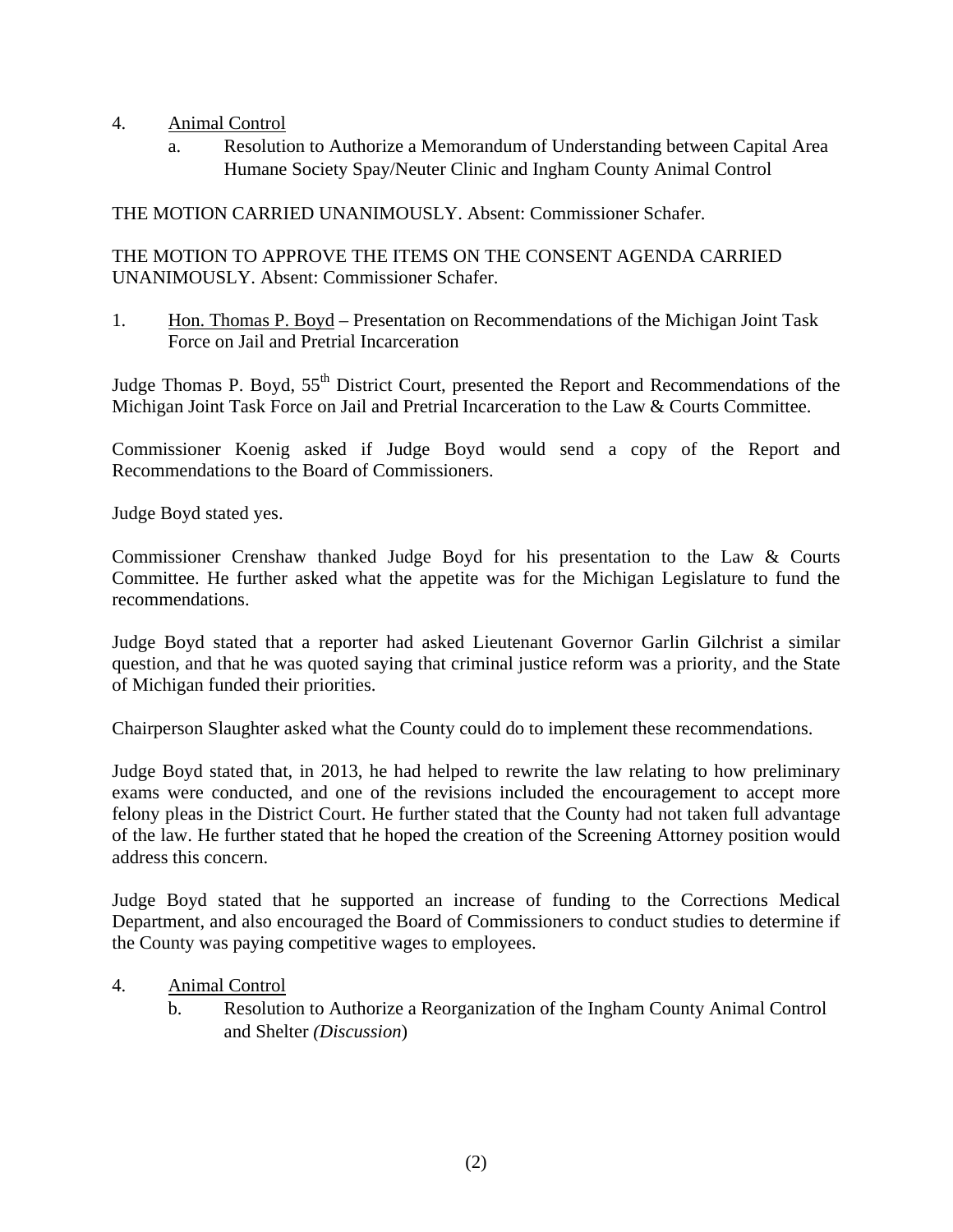Heidi Williams, Animal Control Director, stated that the lack of a Deputy Animal Control Director constrained her abilities to lead and oversee the Animal Control and Shelter. She further stated that the current structure of the Department required employees to direct to numerous supervisors, which had led to feelings of inequalities between the employees.

Commissioner Crenshaw asked what Collective Bargaining Unit consisted of the Animal Care Giver Manager position.

Discussion.

Teri Morton, Deputy Controller, stated that the position was an at-will, Managerial & Confidential position.

Discussion.

Commissioner Celentino stated that he supported the resolution.

Commissioner Sebolt asked if there was a Collective Bargaining Unit involved.

Ms. Williams stated no.

Ms. Morton stated that one of the Animal Care Giver workers would be designated as lead worker.

Discussion.

#### **Ms. Morton stated that she would forward her communication with the Capital City Labor Program (CCLP) union to the Law & Courts Committee.**

Commissioner Sebolt stated that, because of the issues with Animal Control in 2018, he wanted to be sure that the reorganization of the Animal Control and Shelter would continue to allow for direct oversight from the Board of Commissioners.

Ms. Williams stated that she agreed with Commissioner Sebolt. She further stated that she made sure to include several of the animal care responsibilities in the Deputy Animal Control Director job description.

Chairperson Slaughter stated that he supported the resolution.

## MOVED BY COMM. CELENTINO, SUPPORTED BY COMM. CRENSHAW, TO APPROVE THE RESOLUTION.

Commissioner Sebolt stated that he would vote against approving the resolution at this time, though he supported the addition of the position, because he wanted to follow the reorganization process.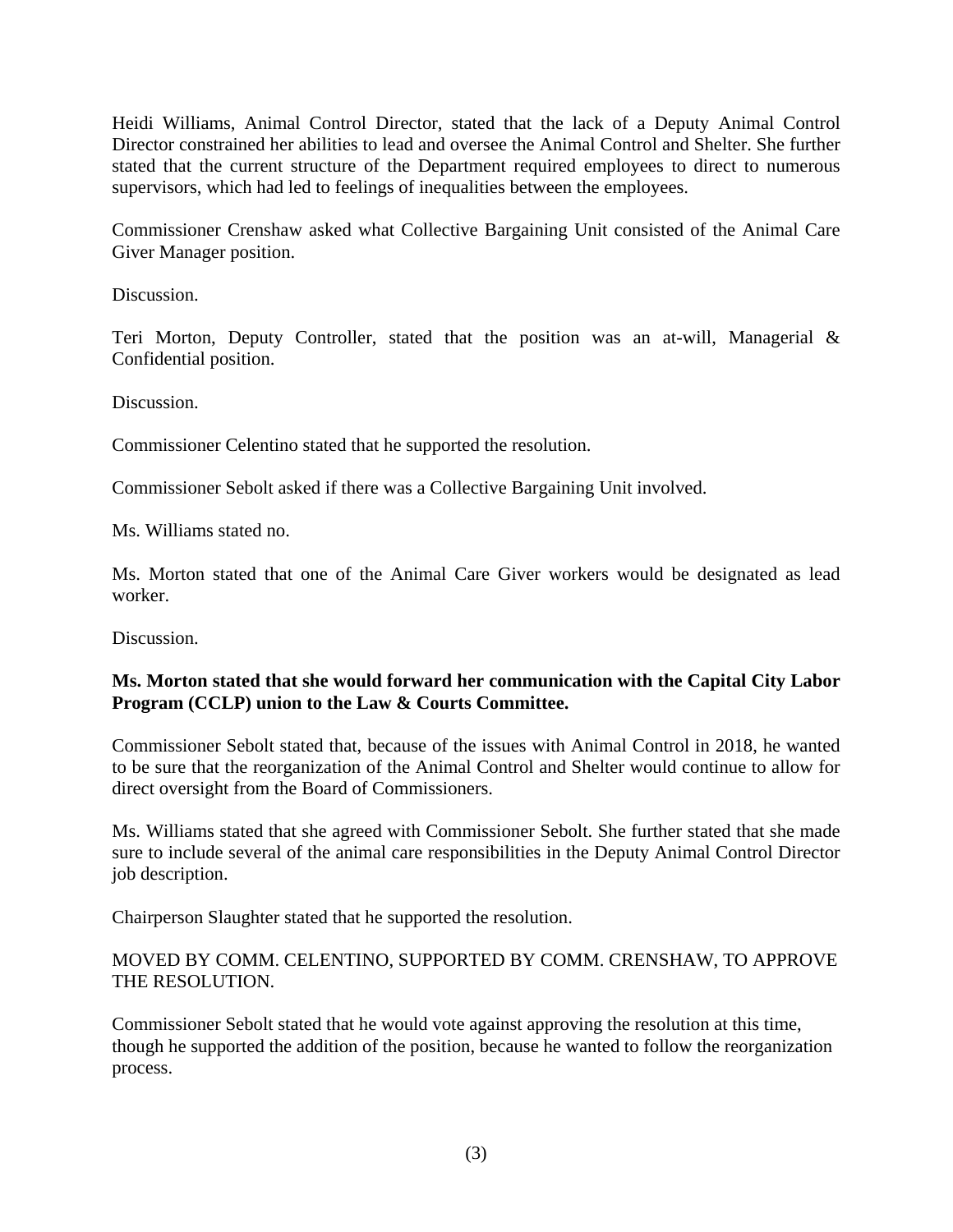THE MOTION TO APPROVE THE RESOLUTION CARRIED. **Yeas:** Slaughter, Polsdofer, Celentino, Crenshaw, Trubac **Nays:** Sebolt **Absent**: Schafer

Discussion.

5. Law and Courts Committee – Resolution Submitting to a Vote of the Electorate a Special Millage for Continuing Comprehensive Emergency Telephone Services (911 Services)

MOVED BY COMM. CRENSHAW, SUPPORTED BY COMM. CELENTINO, TO APPROVE THE RESOLUTION.

Ms. Morton stated that there was a minimal implication if the 9-1-1 Services millage were to be changed from a four-year renewal to a ten-year renewal. She further stated that it was related to the Headlee millage rollback, and while a Headlee millage rollback had not happened since 2006, she was unsure if it would pose a problem.

Commissioner Sebolt asked if the Board of Commissioners could renew the millage earlier.

Ms. Morton stated that she was unsure.

Discussion.

Commissioner Sebolt asked, when the Headlee millage override was previously approved, if it was for the General Operating millage or if it rolled back another millage.

Ms. Morton stated that it was for the General Operating millage.

Commissioner Trubac asked the Commissioners should table the Resolution and if legal counsel could provide Headlee millage clarification to the committee.

Commissioner Celentino stated that the millage language did not need to be approved until May in order to be placed on the August 2020 Election ballot.

Discussion.

#### **Commissioner Celentino asked Ms. Morton to provide clarification to the Commissioners before the next Law & Courts Committee meeting.**

MOVED BY CELENTINO, SUPPORTED BY SEBOLT, TO TABLE THE RESOLUTION PENDING LEGAL COUNSEL CLARIFICATION ON MILLAGE RENEWAL.

THE MOTION TO TABLE THE RESOLUTION CARRIED UNANIMOUSLY. Absent: Commissioner Schafer.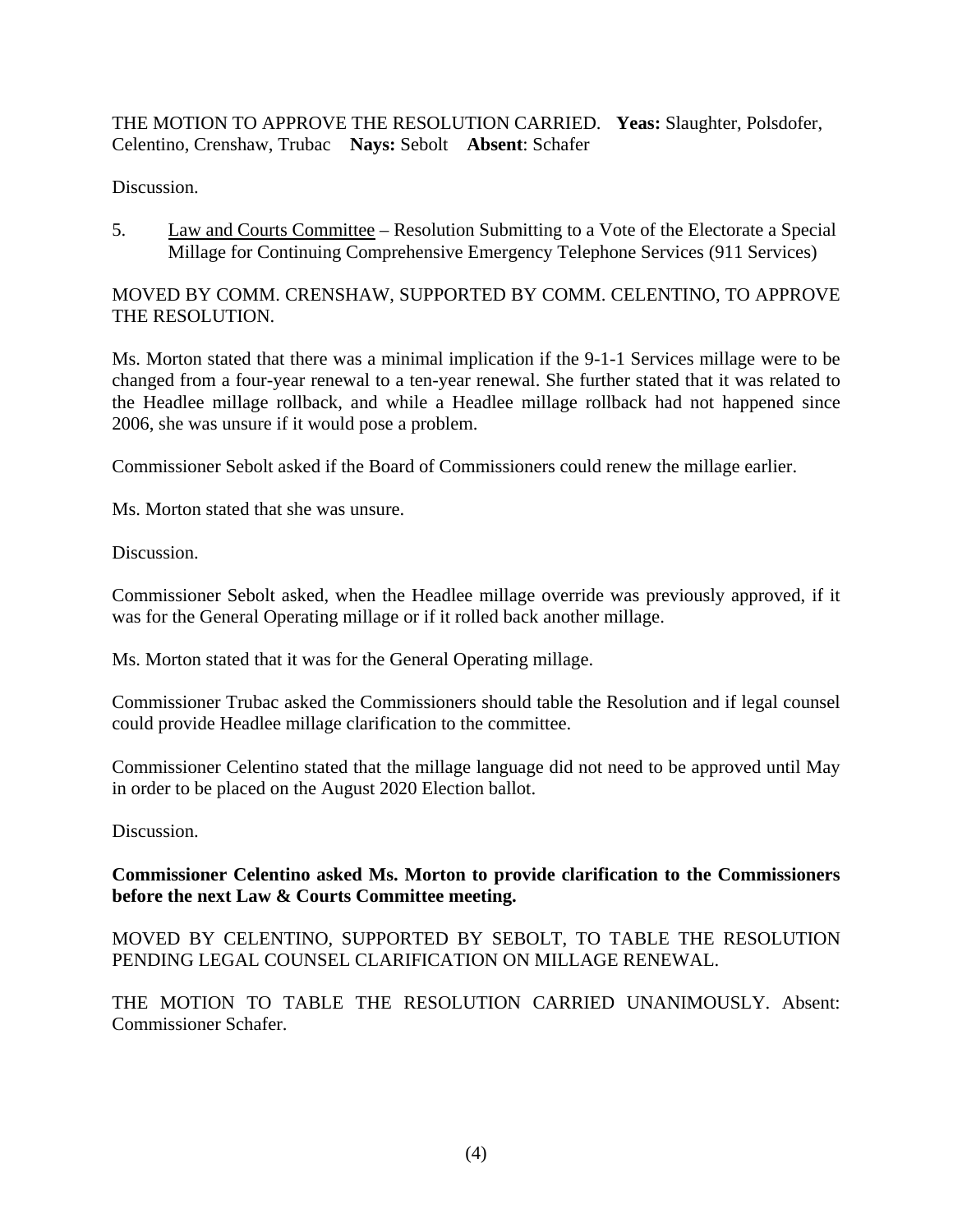**Announcements** 

None.

Public Comment

None.

Adjournment

The meeting was adjourned at 7:02 p.m.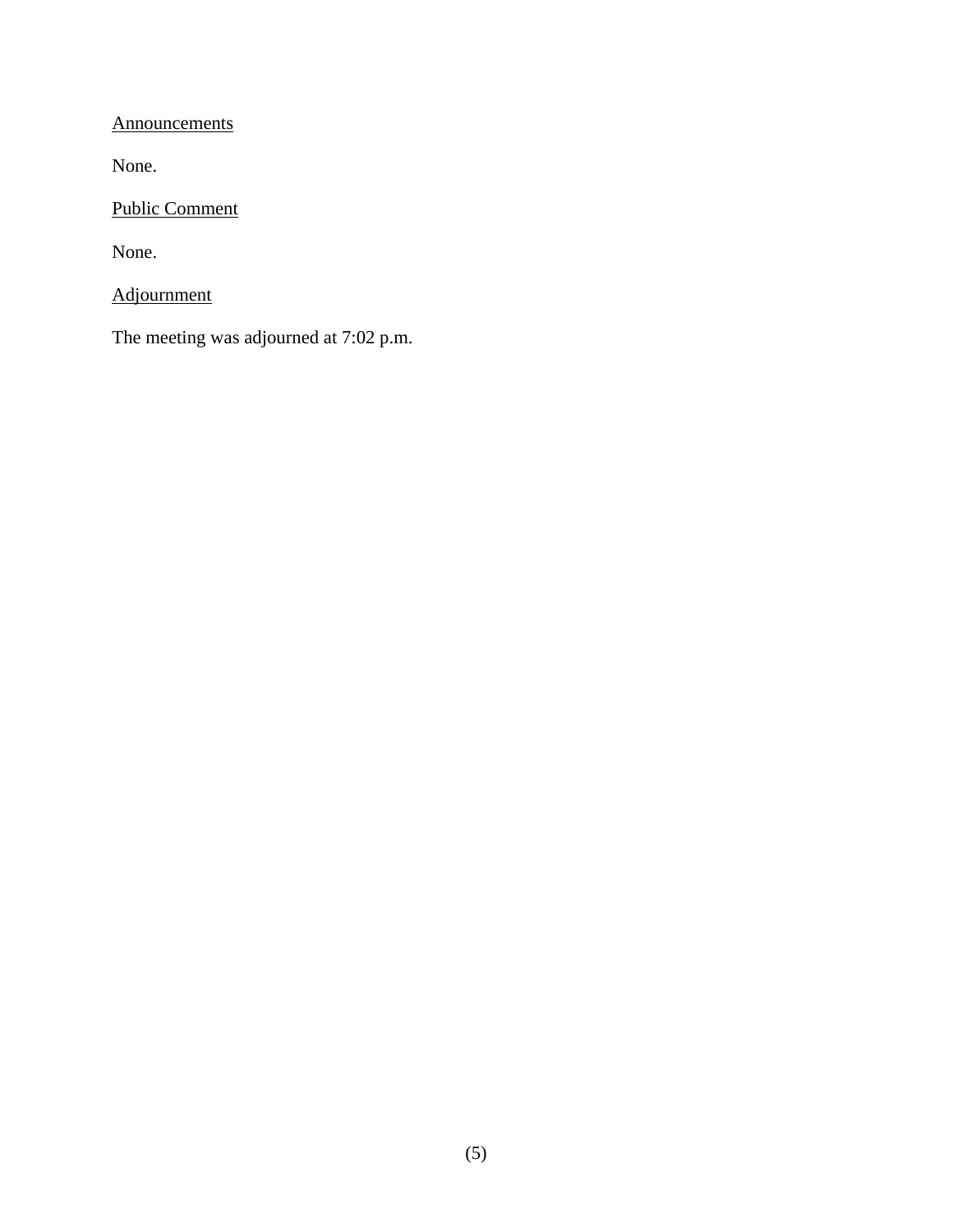#### **February 13, 2020 LAW & COURTS AGENDA STAFF REVIEW SUMMARY**

## **RESOLUTION ACTION ITEMS:**

### **The Deputy Controller recommends approval of the following resolutions:**

*1a. Sheriff's Office – Resolution to Establish an Imprest Cash Account for the Ingham County Sheriff's Office Detective Bureau*

This resolution will authorize the Ingham County Sheriff's Office to establish and maintain an Imprest Cash Account in the amount of \$250 for investigative expenses. The Sheriff's Office Detective Bureau is often required to make unexpected purchases while working on investigations. These expenses have historically been "out of pocket" and later reimbursed through the County's expense reimbursement procedure. Establishing an Imprest Cash Account for the Detective Bureau, will allow the Detective Sergeant to cover and document these expenses in a more efficient manner.

#### *1b. Sheriff's Office – Resolution to Authorize a Contract for Services with Danielle Patrick to Audit Evidence and Evidence Records at the Ingham County Sheriff's Office*

This resolution will authorize a contract with the Danielle Patrick to Audit Evidence and Evidence Records for the time period of April 20, 2020 to July 20, 2020 at a cost not to exceed \$14,400.00. The Sheriff's Office has worked over the past two years to reconcile evidence and evidence related records. This work was overseen by Lieutenant Danielle Patrick, who recently retired from the Sheriff's Office. There is an ongoing need to complete all audits, inventories and entry of evidence in the custody of the Sheriff's Office to meet current evidence recording standards and in preparation for moving into a new facility. A two phase project has been proposed. After those two phases are completed, an additional contract may be proposed. The Sheriff's Office has identified funding within its budget to pay for this contract.

#### *1c. Sheriff's Office – Resolution to Purchase a Transport Van Containment System for the ICSO Transport Division*

This resolution will authorize the Ingham County Sheriff's Office to purchase a Havis, three Compartment Containment Unit at a total cost, including installation of \$21,048.90. This will be installed in a Transport Division Van. The Sheriff's Office is transitioning to this system in all of the Transport Division vans. A similar containment system was quoted for a cost of \$23,699.88, which did not include installation. The requested funding source is the 2020 contingency account.

*2. Prosecuting Attorney's Office – Resolution to Accept an Agreement Between the Michigan Department of Health and Human Services and the Ingham County Prosecutors Office Under the 2020 STOP Violence Against Women Grant* 

This resolution will authorize a grant from the Michigan Department of Health and Human Services (MDHHS) to the Ingham County Prosecutor's Office (ICPO) in the amount of \$106,615 under the STOP (Services, Training, Officers, and Prosecutors) Violence Against Women Act of 1994. The grant is awarded to county prosecutors to develop and strengthen the criminal justice system's response to violence against women. ICPO partnered with the Lansing Police Department (LPD) and the 54-A District Court in applying for the grant.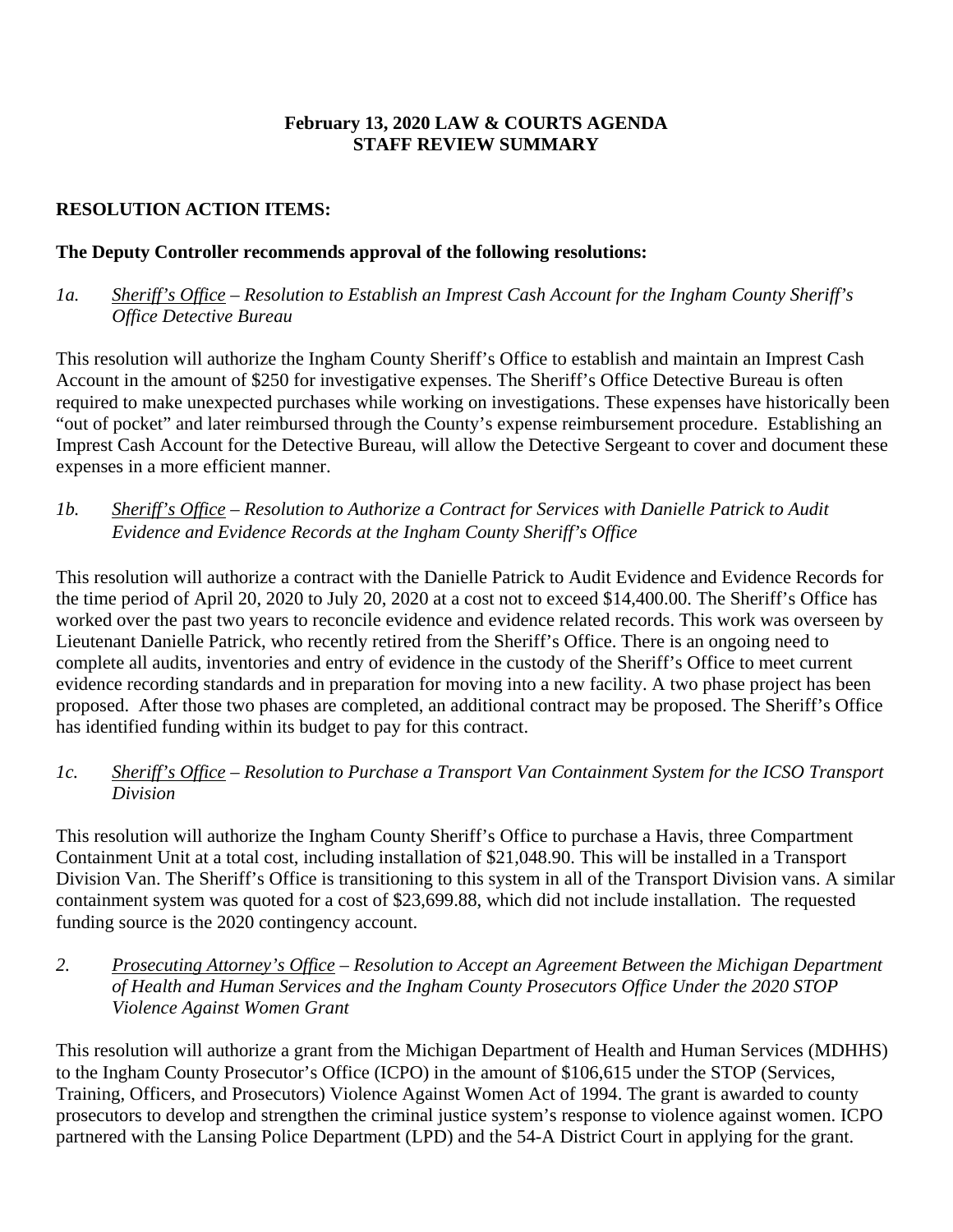Each agency made a separate application and all three agencies were awarded the grant. The 54-A District Court is using the award to set up a domestic violence specialty court. LPD is using the grant to hire a domestic violence investigator. ICPO wishes to hire a full time assistant prosecuting attorney assigned solely to the prosecution of domestic violence and intimate partner violence.

The STOP grant award is for a total of \$106,615. Of that amount, \$79,961 will cover salary and fringes for a new entry level APA position, classified as ICEA-APA Step 01, from January 1, 2020 through September 30, 2020. This position will be eliminated effective October 1, 2020, unless a source of funding is identified.

The remaining \$26,654 is an "in-kind" contribution of ICPO resources. These expenses are not anticipated to require any increase in ICPO's 2020 budget.

See memo for details.

#### *3a. Public Defenders Office – Resolution to Authorize the Conversion of Clerk Public Defender Position to Full-Time*

Currently, the Public Defenders Office staff includes two full-time Clerks and one part-time Clerk, based on the estimated workload of the office. In the 2019-2020 MIDC grant request from the Public Defenders Office, an increase of the part-time Clerk to full-time was requested, and was approved. This resolution would approved this increase, which has a long term cost of \$35,866. The position is a UAW/D classification.

See memo for details.

#### **PRESENTATION:**

*3b. Public Defenders Office – Quarterly Update*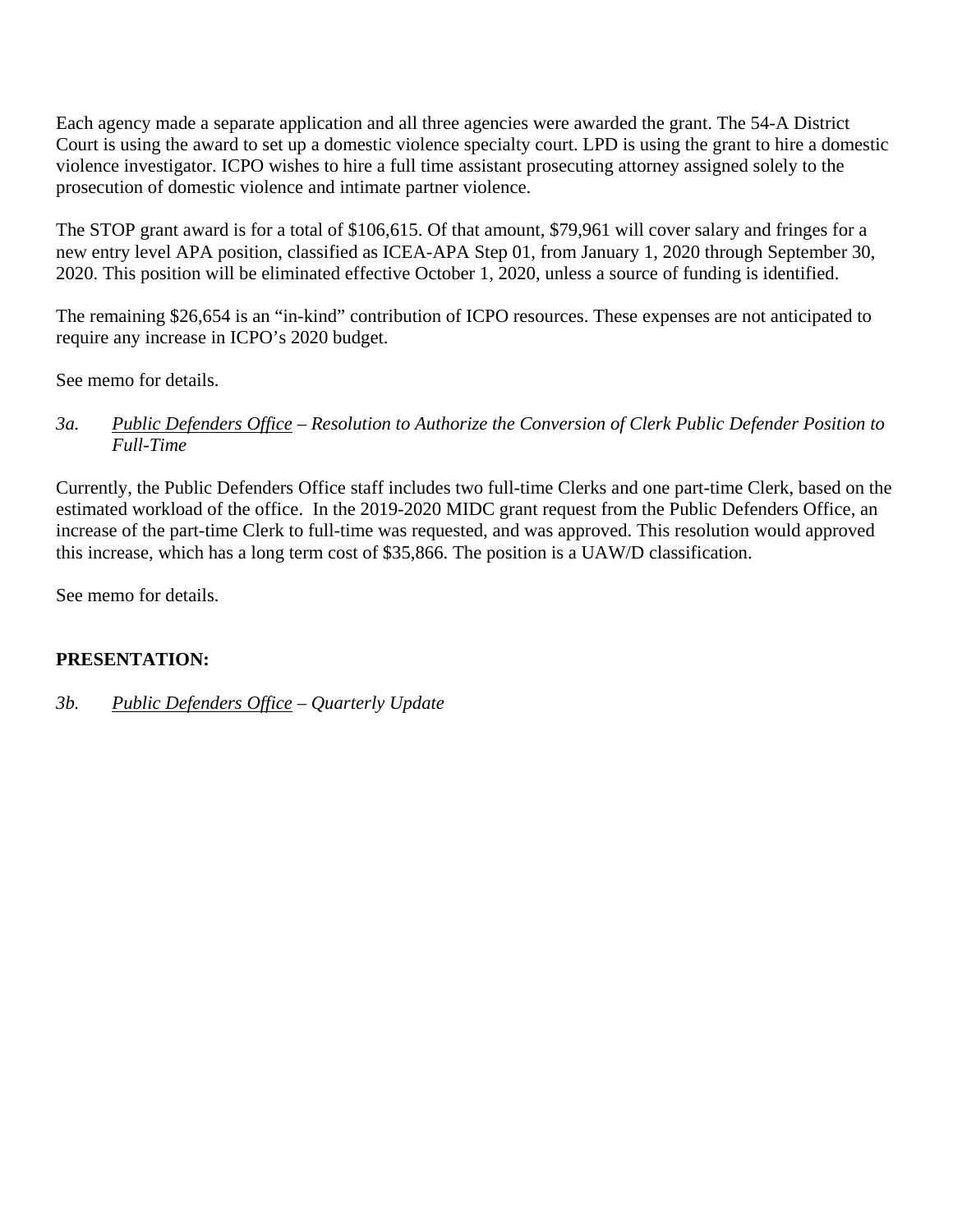#### **Agenda Item 1a**

<span id="page-8-0"></span>

| TO:   | Law & Courts and Finance Committees                                                                        |
|-------|------------------------------------------------------------------------------------------------------------|
| FROM: | Undersheriff Andrew R. Bouck, Ingham County Sheriff's Office                                               |
| DATE: | January 29, 2020                                                                                           |
| RE:   | RESOLUTION TO ESTABLISH AN IMPREST CASH ACCOUNT FOR THE<br>INGHAM COUNTY SHERIFF'S OFFICE DETECTIVE BUREAU |

The Ingham County Sheriff's Office Detective Bureau is often required to make unexpected purchases while afield and actively working investigations. These investigative expenses have historically come "out of pocket" and were ultimately reimbursed after completing and submitting the required reimbursement forms. In establishing an Imprest Cash Account in the amount of Two Hundred and Fifty Dollars (\$250.00) for the Detective Bureau, the Detective Sergeant will be able to cover and document these expenses in a much more efficient manner.

The funding source for this Imprest Cash account will be via the Treasurer's Office, General Fund/Account #101-018000.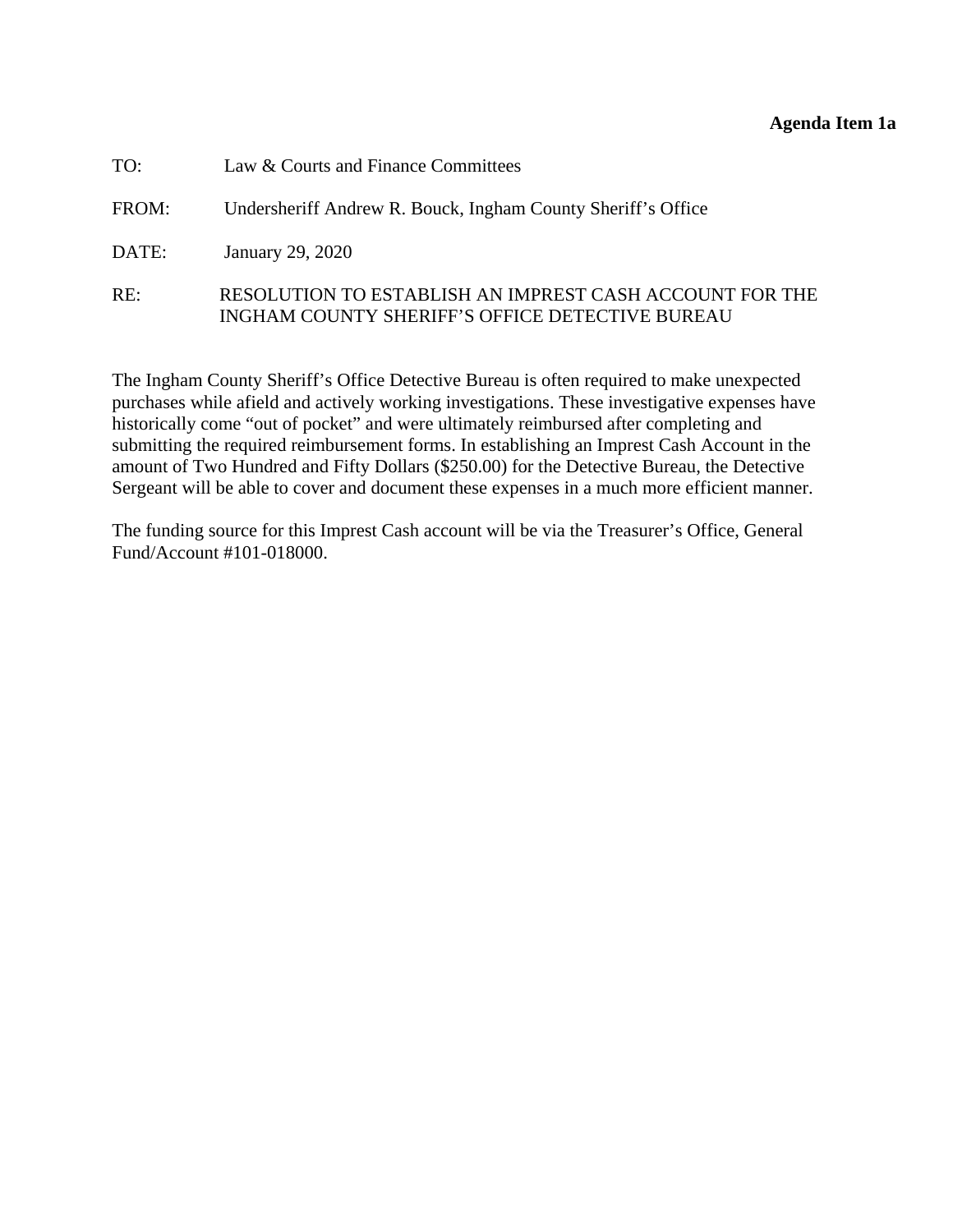Introduced by the Law and Courts and Finance Committees of the:

#### INGHAM COUNTY BOARD OF COMMISSIONERS

#### **RESOLUTION TO ESTABLISH AN IMPREST CASH ACCOUNT FOR THE INGHAM COUNTY SHERIFF'S OFFICE DETECTIVE BUREAU**

WHEREAS, the Ingham County Sheriff's Office Detective Bureau is often required to make unexpected purchases while afield and actively working investigations; and

WHEREAS, these investigative expenses have historically come "out of pocket" and were ultimately reimbursed after completing and submitting the required reimbursement forms; and

WHEREAS, in establishing an Imprest Cash Account for the Detective Bureau, the Detective Sergeant will be able to cover and document these expenses in a much more efficient manner; and

WHEREAS, funding for this Imprest Cash account will be via the Treasurer's Office, General Fund / Account #101-018000.

THEREFORE BE IT RESOLVED, that the Ingham County Board of Commissioners authorizes the Ingham County Sheriff's Office to establish and maintain an Imprest Cash Account in the amount of Two Hundred and Fifty Dollars (\$250.00) for investigative expenses.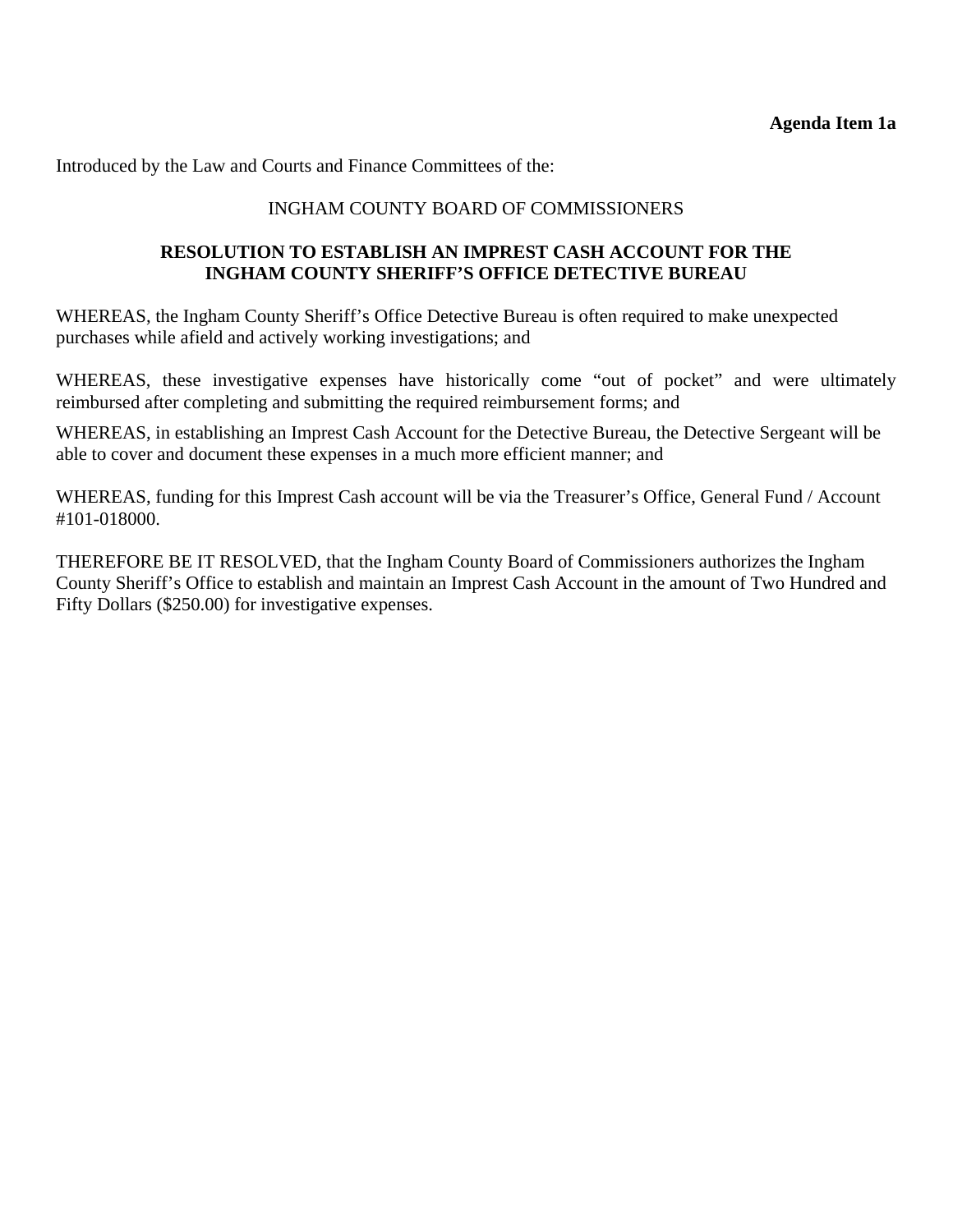#### **Agenda Item 1b**

<span id="page-10-0"></span>

| TO:   | Law & Courts and Finance Committees                                                                                                                      |
|-------|----------------------------------------------------------------------------------------------------------------------------------------------------------|
| FROM: | Undersheriff Andrew R. Bouck, Ingham County Sheriff's Office                                                                                             |
| DATE: | January 29, 2020                                                                                                                                         |
| RE:   | RESOLUTION TO AUTHORIZE A CONTRACT FOR SERVICES WITH<br>DANIELLE PATRICK TO AUDIT EVIDENCE AND EVIDENCE RECORDS<br>AT THE INGHAM COUNTY SHERIFF'S OFFICE |

The Ingham County Sheriff's Office (ICSO) has endeavored over the past two years to reconcile evidence and evidence related records. This work was overseen by Lieutenant Danielle Patrick, who has recently retired from the Sheriff's Office. There is an ongoing need to complete all audits, inventories and entry of evidence in the custody of ICSO to meet current evidence recording standards and in preparation for moving into a new facility. A two phase project has been proposed. After those two phases are completed, an additional contract may be proposed. Danielle Patrick (ICSO Ret.) is willing, able and highly qualified to continue to work on this project in a contractual capacity with the County. The Sheriff's Office has identified funding within its budget (Special Units #10130110) to pay for this contract, at a cost not to exceed \$14,400.00.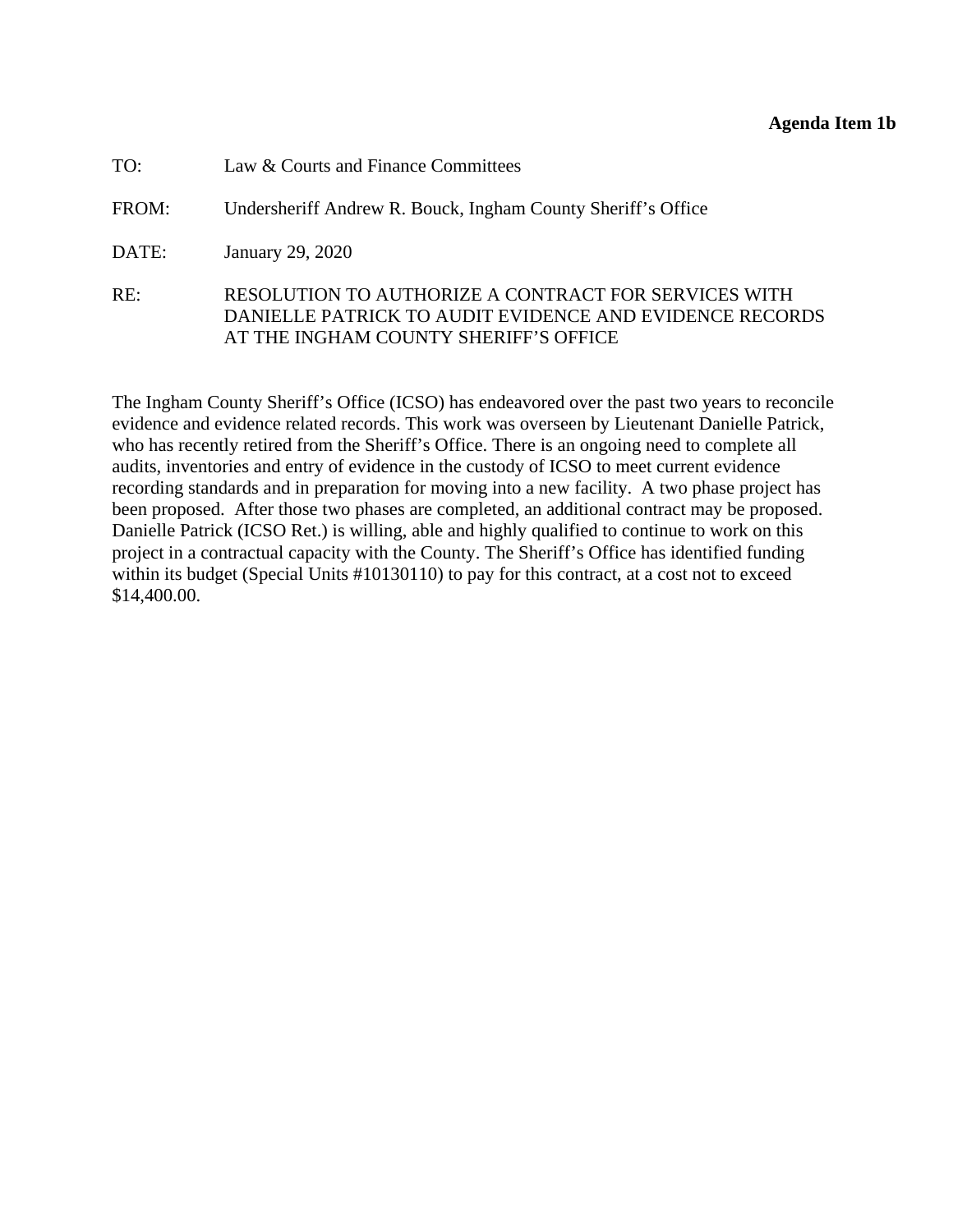Introduced by the Law & Courts and Finance Committees of the:

#### INGHAM COUNTY BOARD OF COMMISSIONERS

#### **RESOLUTION TO AUTHORIZE A CONTRACT FOR SERVICES WITH DANIELLE PATRICK TO AUDIT EVIDENCE AND EVIDENCE RECORDS AT THE INGHAM COUNTY SHERIFF'S OFFICE**

WHEREAS, the Ingham County Sheriff's Office (ICSO) has endeavored over the past two years to reconcile evidence and evidence related records; and

WHEREAS, this work was overseen by Lieutenant Danielle Patrick, who has recently retired from the Sheriff's Office; and

WHEREAS, there is an ongoing need to complete all audits, inventories and entry of evidence in the custody of ICSO to meet current evidence recording standards and in preparation for moving into a new facility; and

WHEREAS, Danielle Patrick is willing, able and highly qualified to continue to work on this project in a contractual capacity with the County; and

WHEREAS, a two phase project has been proposed, to include a pre-2012 Evidence Review and a Review of all Evidence not located in a Records Management System; and

WHEREAS, after these two phases are completed, an additional contract may be proposed for a 2016-2017 Evidence Data Review in the previous Records Management System; and

WHEREAS, the Sheriff's Office has identified funding (#10130110) within its budget to pay for this contract.

THEREFORE BE IT RESOLVED, that the Ingham County Board of Commissioners hereby authorizes a contract with the Danielle Patrick to Audit Evidence and Evidence Records for the time period of April 20, 2020 to July 20, 2020 at a cost not to exceed \$14,400.00.

BE IT FURTHER RESOLVED, that the Controller/Administrator is authorized make any necessary adjustments to the 2020 budget consistent with this resolution.

BE IT FURTHER RESOLVED, that the Ingham County Board of Commissioners authorizes the Board Chair to sign any necessary contract/purchase order documents that are consistent with this resolution and approved as to form by the County Attorney.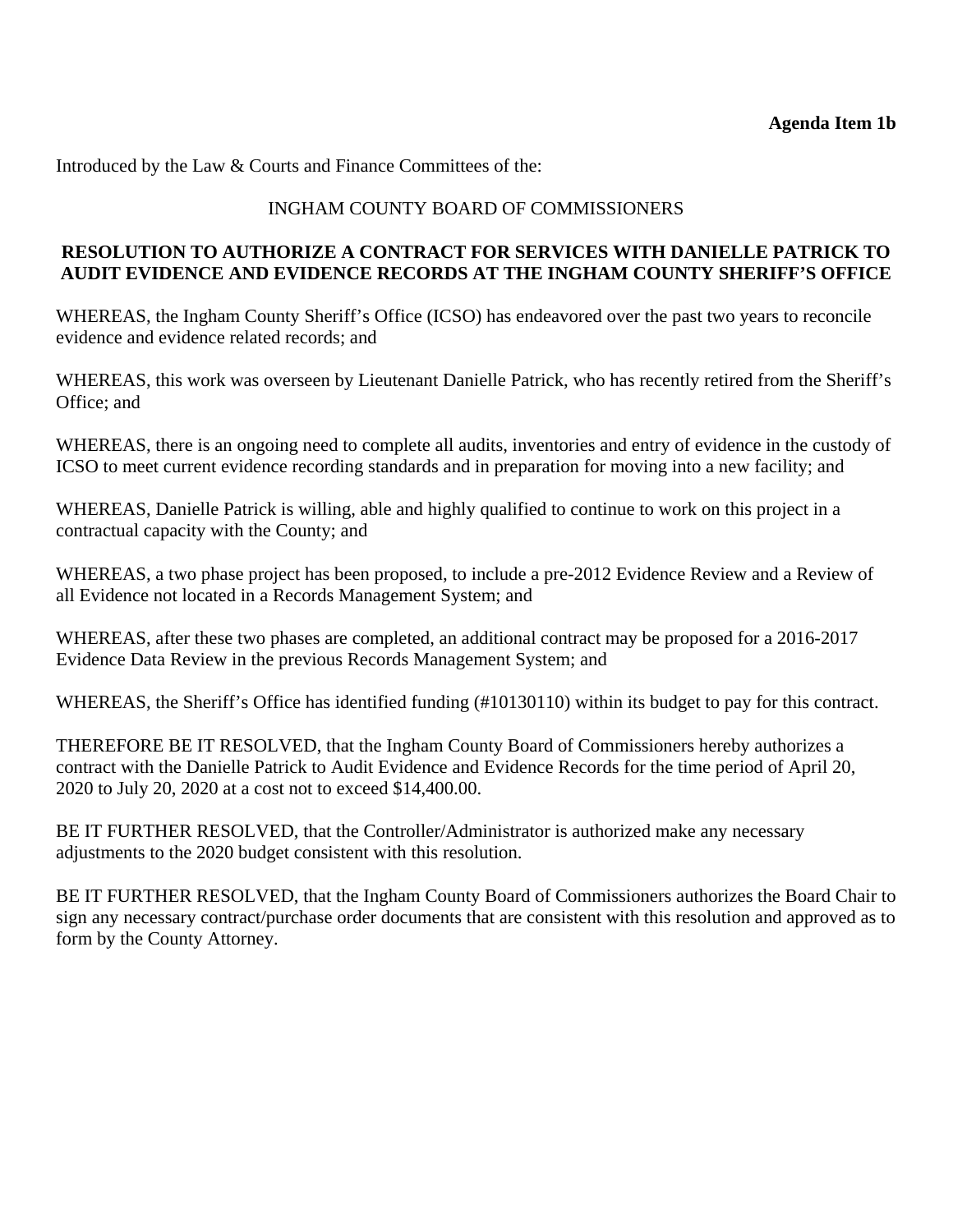#### **Agenda Item 1c**

<span id="page-12-0"></span>

| TO:   | Law & Courts and Finance Committees                                                          |
|-------|----------------------------------------------------------------------------------------------|
| FROM: | Undersheriff Andrew R. Bouck, Ingham County Sheriff's Office                                 |
| DATE: | January 29, 2020                                                                             |
| RE:   | RESOLUTION TO PURCHASE A TRANSPORT VAN CONTAINMENT<br>SYSTEM FOR THE ICSO TRANSPORT DIVISION |

The Ingham County Sheriff's Office is requesting authorization to purchase a Havis, three (3) Compartment Containment Unit to be installed in an ICSO Transport Division van. The ICSO is transitioning to this system in all of the Transport Division vans. The total expense would be: \$21,048.90, installed. The other/like containment system quoted was for \$23,699.88 and did not include the cost of installation.

The Sheriff's Office is requesting that this purchase be funded by the Contingency Account.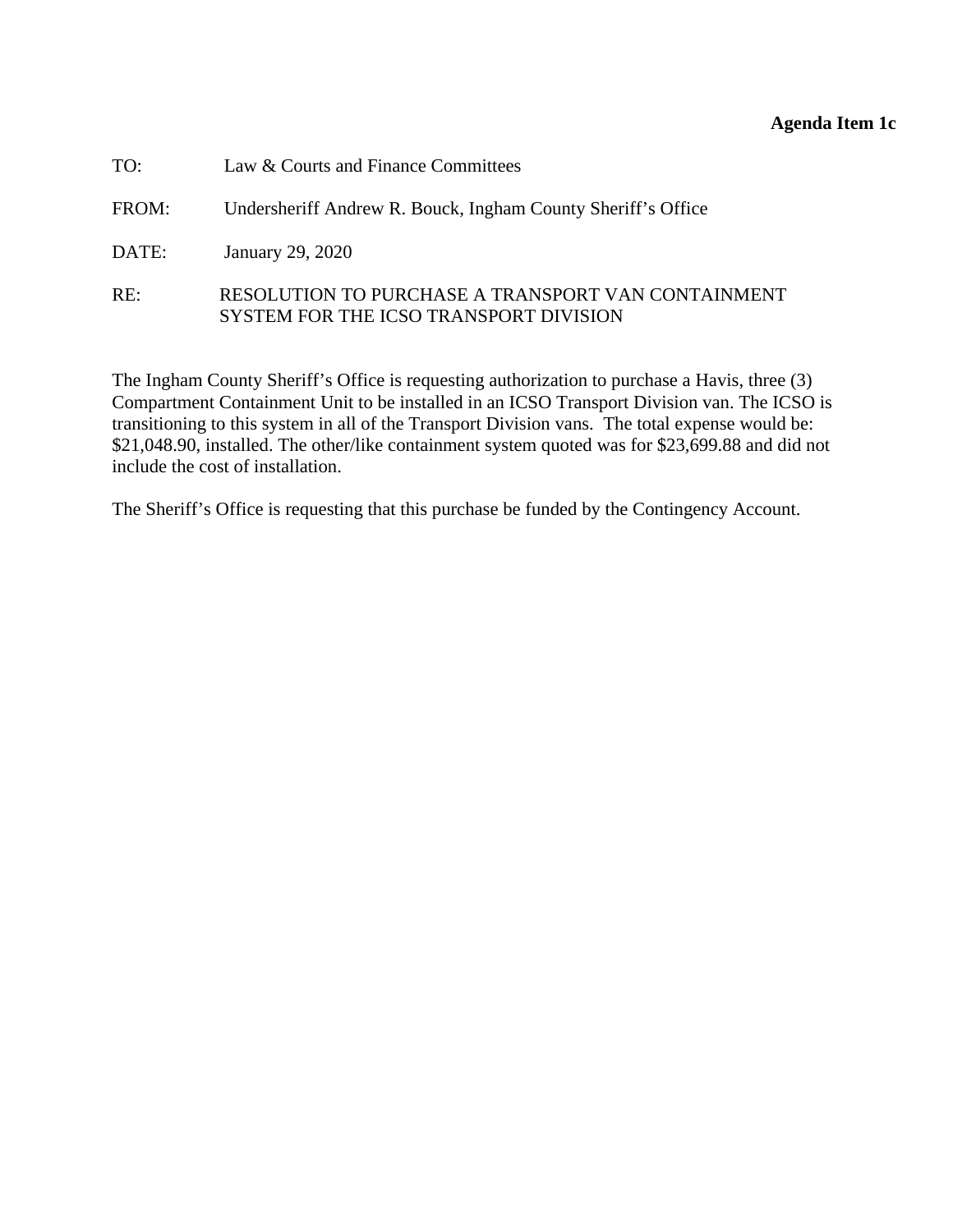Introduced by the Law and Courts and Finance Committees of the:

#### INGHAM COUNTY BOARD OF COMMISSIONERS

#### **RESOLUTION TO PURCHASE A TRANSPORT VAN CONTAINMENT SYSTEM FOR THE ICSO TRANSPORT DIVISION**

WHEREAS, the Ingham County Sheriff's Office (ICSO) has identified the need to outfit an additional ICSO Transport Van with a containment unit; and

WHEREAS, it is important for consistency, safety and security purposes to run the same systems in the vehicles operated by the Transport Division; and

WHEREAS, the Ingham County Sheriff's Office is transitioning to this system in all of the Transport Division vans.

THEREFORE BE IT RESOLVED, that the Ingham County Board of Commissioners authorizes the Ingham County Sheriff's Office to purchase a Havis, three (3) Compartment Containment Unit, total cost installed for \$21,048.90 from the Contingency Account.

BE IT FURTHER RESOLVED, that the Ingham County Board of Commissioners authorizes the Board Chairperson to sign any necessary contract documents or purchase documents that are consistent with this resolution and approved as to form by the County Attorney.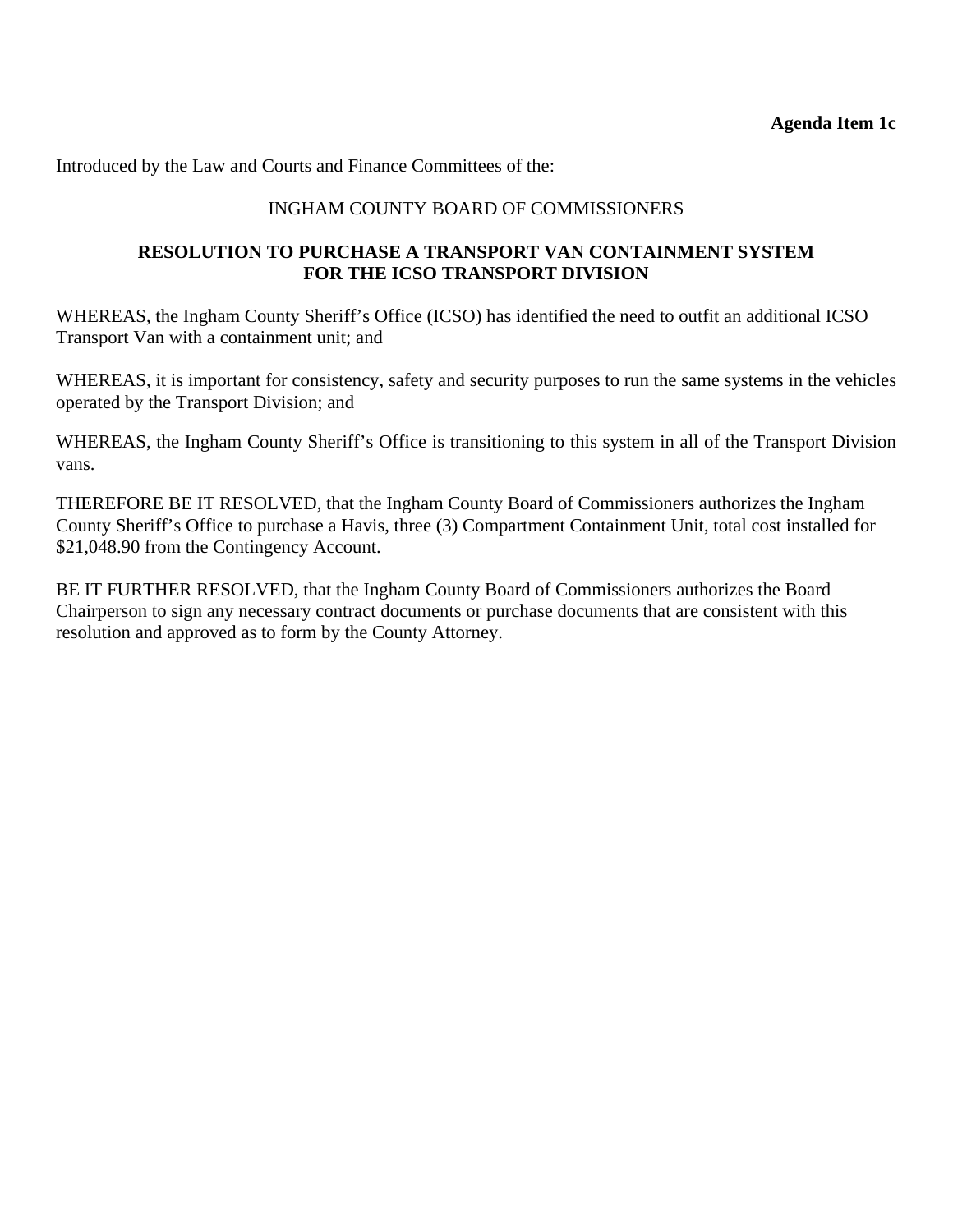<span id="page-14-0"></span>

| TO:             | Board of Commissioners Law & Courts, Finance, and County Services Committees                                                                                                                       |
|-----------------|----------------------------------------------------------------------------------------------------------------------------------------------------------------------------------------------------|
| <b>FROM:</b>    | Mike Cheltenham, Chief Assistant Prosecuting Attorney                                                                                                                                              |
| DATE:           | February 3, 2020                                                                                                                                                                                   |
| <b>SUBJECT:</b> | Resolution to Authorize an Agreement between the Michigan Department of Health and Human<br>Services and the Ingham County Prosecutor's Office under the 2020 STOP Violence Against<br>Women Grant |

## **BACKGROUND**

The Michigan Department of Health and Human Services (MDHHS) has awarded the Ingham County Prosecutor's Office (ICPO) a grant in the amount of \$106,615 under the STOP Violence Against Women Act of 1994. The STOP (Services, Training, Officers, and Prosecutors) grant is awarded to county prosecutors to develop and strengthen the criminal justice system's response to violence against women. This particular grant is for a focused, coordinated, and multidisciplinary approach to holding domestic violence offenders accountable. To that end, ICPO partnered with the Lansing Police Department (LPD) and the 54-A District Court in applying for the grant. Each agency made a separate application and all three agencies were awarded the grant. The 54-A District Court is using the award to set up a domestic violence specialty court. LPD is using the grant to hire a domestic violence investigator. ICPO wishes to hire a full time assistant prosecuting attorney assigned solely to the prosecution of domestic violence and intimate partner violence.

#### **ALTERNATIVES**

If the grant is not accepted, then these new services will not be implemented.

#### **FINANCIAL IMPACT**

The STOP grant award is for a total of \$106,615. Of that amount, \$79,961 is provided in actual funding from MDHHS. The remaining \$26,654 is an "in-kind" contribution of ICPO resources. This non-monetary contribution is made by providing work space, supplies, equipment, and other resources. These expenses are not anticipated to require any increase in ICPO's 2020 budget. The actual monetary funding limit of \$79,961 will cover salary and fringes for an entry level APA position, classified as ICEA-APA Step 01, from January 1, 2020 through September 30, 2020.

## **OTHER CONSIDERATIONS**

The grant requires meaningful coordination and collaboration with other criminal justice agencies. To accomplish this goal, the 54-A District Court, LPD, and ICPO will engage in a "focused deterrence" approach for domestic violence offenders in the city of Lansing. Focused deterrence aims to deter acts of intimate partner violence by imposing specific sanctions for engaging in criminal acts and specific benefits for not offending.

#### **RECOMMENDATION**

Based on the information provided, I respectfully request approval of the attached resolution.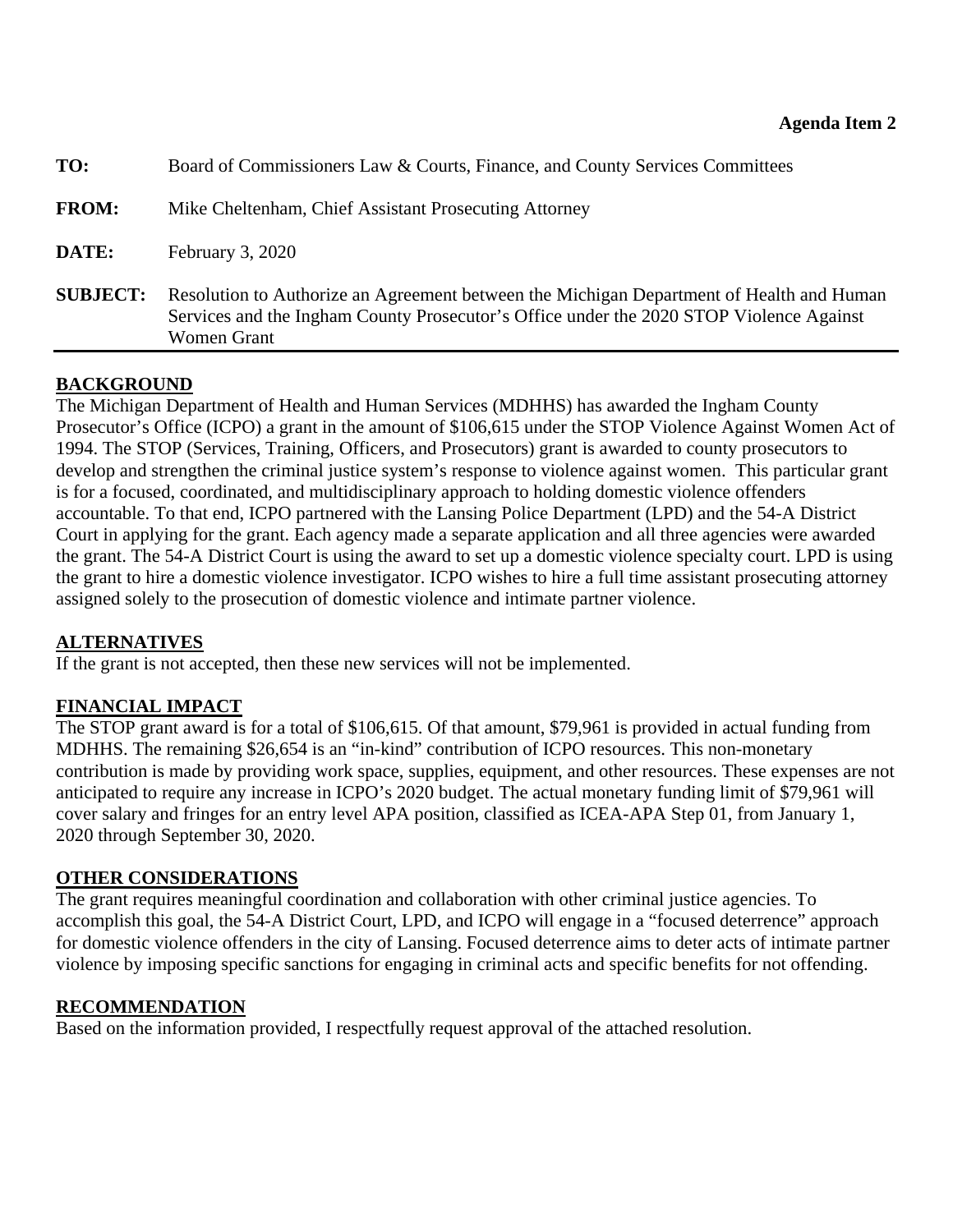Introduced by the Law & Courts, County Services and Finance Committees of the:

#### INGHAM COUNTY BOARD OF COMMISSIONERS

#### **RESOLUTION TO ACCEPT AN AGREEMENT BETWEEN THE MICHIGAN DEPARTMENT OF HEALTH AND HUMAN SERVICES AND THE INGHAM COUNTY PROSECUTORS OFFICE UNDER THE 2020 STOP VIOLENCE AGAINST WOMEN GRANT**

WHEREAS, the Ingham County Prosecutor's Office (ICPO) has been approved to receive grant funds in the amount of \$106,615 from the STOP Violence Against Women Grant program administered by the Michigan Department of Health and Human Services (MDHHS) for the period of January 1, 2020 through September 30, 2020; and

WHEREAS, the primary goal of the STOP Grant is to develop and strengthen the criminal justice system's response to violence against women and to enhance victim services; and

WHEREAS, the grant award of \$106,615 will be broken down as follows: \$79,961 of the grant award will fund salary and fringe benefits for a full time assistant prosecuting attorney dedicated to the prosecution of domestic violence and intimate partner violence; and the remaining \$26,654 of the grant award is an "in kind" contribution from the Ingham County Prosecutor's Office for supplies, work space, and equipment which requires no actual monetary contribution from the county; and

WHEREAS, upon authorization to accept the grant, ICPO will use the funding to create a full time assistant prosecuting attorney position to be classified as ICEA APA Step 01; and

WHEREAS, in achieving the goals and objectives of the grant program the ICPO will work in collaboration with the 54-A District Court for the city of Lansing, and the Lansing Police Department, both of whom also received grant awards under this program, to enact a focused deterrence approach to the issue of domestic violence and intimate partner violence within the City of Lansing.

THEREFORE BE IT RESOLVED, that the Ingham County Board of Commissioners has accepted \$106,651 awarded by the STOP Grant which begins on January 1, 2020 and ends on September 30, 2020.

BE IT FURTHER RESOLVED, that a new Assistant Prosecuting Attorney (ICEA APA01) position is created and authorized through September 30, 2020.

BE IT FURTHER RESOLVED, that, unless a funding source is identified and approved by the Board of Commissioners, this position will be eliminated effective October 1, 2020.

BE IT FURTHER RESOLVED that the Controller/Administrator is authorized to make any necessary adjustments to the 2020 budget and position allocation lists consistent with this resolution.

BE IT FURTHER RESOLVED, that the Board Chairperson is authorized to sign any necessary contracts/subcontracts consistent with this resolution subject to approval as to form by the County Attorney.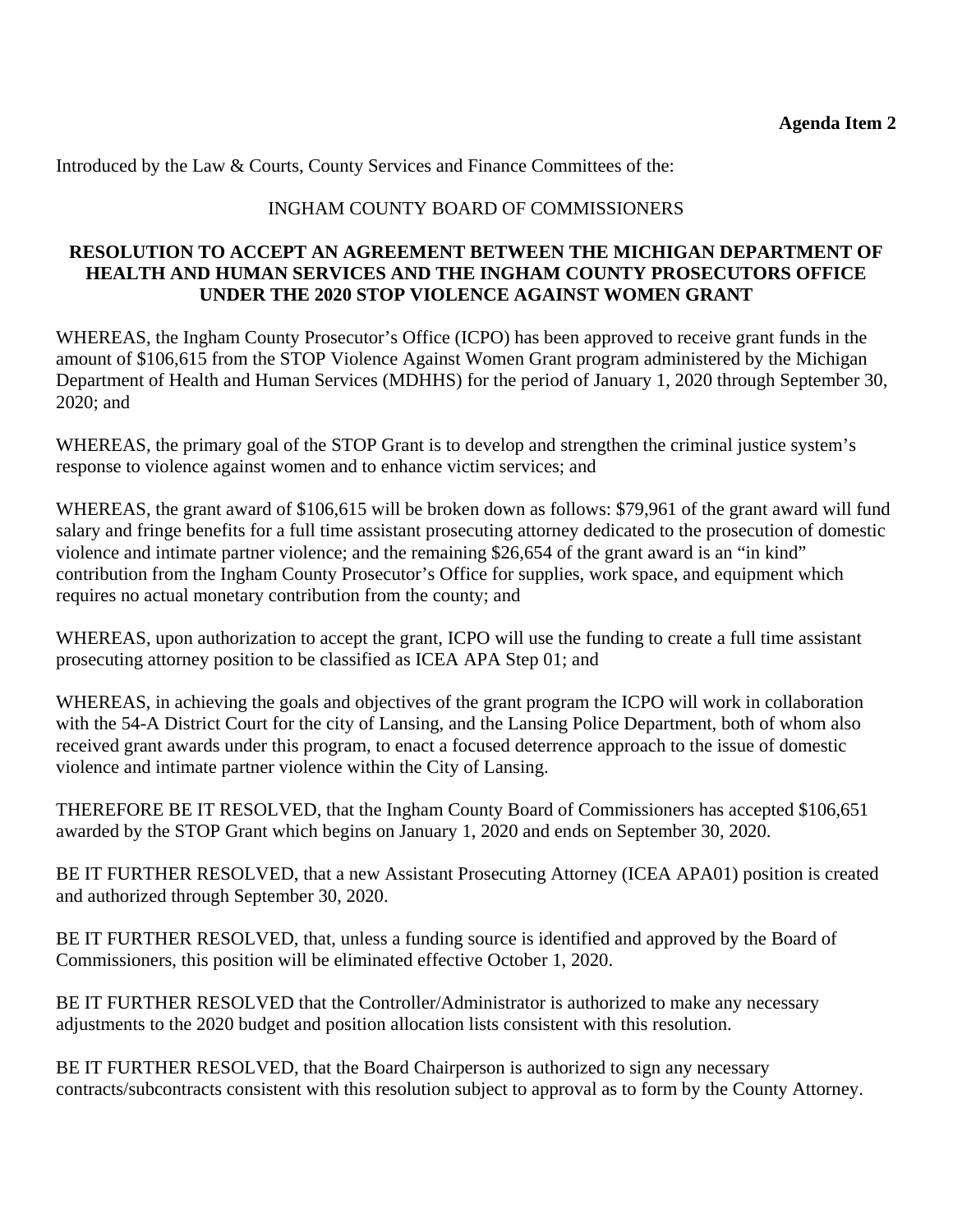<span id="page-16-0"></span>

| TO:             | Board of Commissioners Law & Courts, County Services and Finance Committees           |
|-----------------|---------------------------------------------------------------------------------------|
| <b>FROM:</b>    | Teri Morton, Deputy Controller                                                        |
| DATE:           | February $5, 2020$                                                                    |
| <b>SUBJECT:</b> | Resolution to Authorize the Conversion of Clerk Public Defender Position to Full-Time |
|                 | For the meeting agendas of February 13, 18 and 19                                     |

#### **BACKGROUND**

When the Public Defenders Office was created, staffing included two full-time Clerks and one part-time Clerk, based on the estimated workload of the office. Filling the part-time position with a qualified candidate proved to be challenging, and once the office was operational, it was apparent that the workload justified the increase of the part-time Clerk to full-time. The 2019-2020 MIDC grant request from the Public Defenders Office included this increase, which was funded.

#### **ALTERNATIVES**

The Public Defenders Office staffing level could remain as is, and the office will continue its efforts to fill the position at part-time.

#### **FINANCIAL IMPACT**

The long term cost to increase this position from part-time to full-time is \$35,866, which is included in the 2019-2020 MIDC grant budget. The position is a UAW/D classification.

#### **STRATEGIC PLANNING IMPACT**

This resolution supports the overarching long-term objective of assuring fair and efficient judicial processing, specifically section A 2. (c) of the Action Plan – Develop an indigent defense services plan following guidelines issued by the State through the Michigan Indigent Defense Commission (MIDC).

#### **OTHER CONSIDERATIONS**

The UAW is supportive of this increase in staffing.

#### **RECOMMENDATION**

Based on the information presented, I respectfully recommend approval of the attached resolution.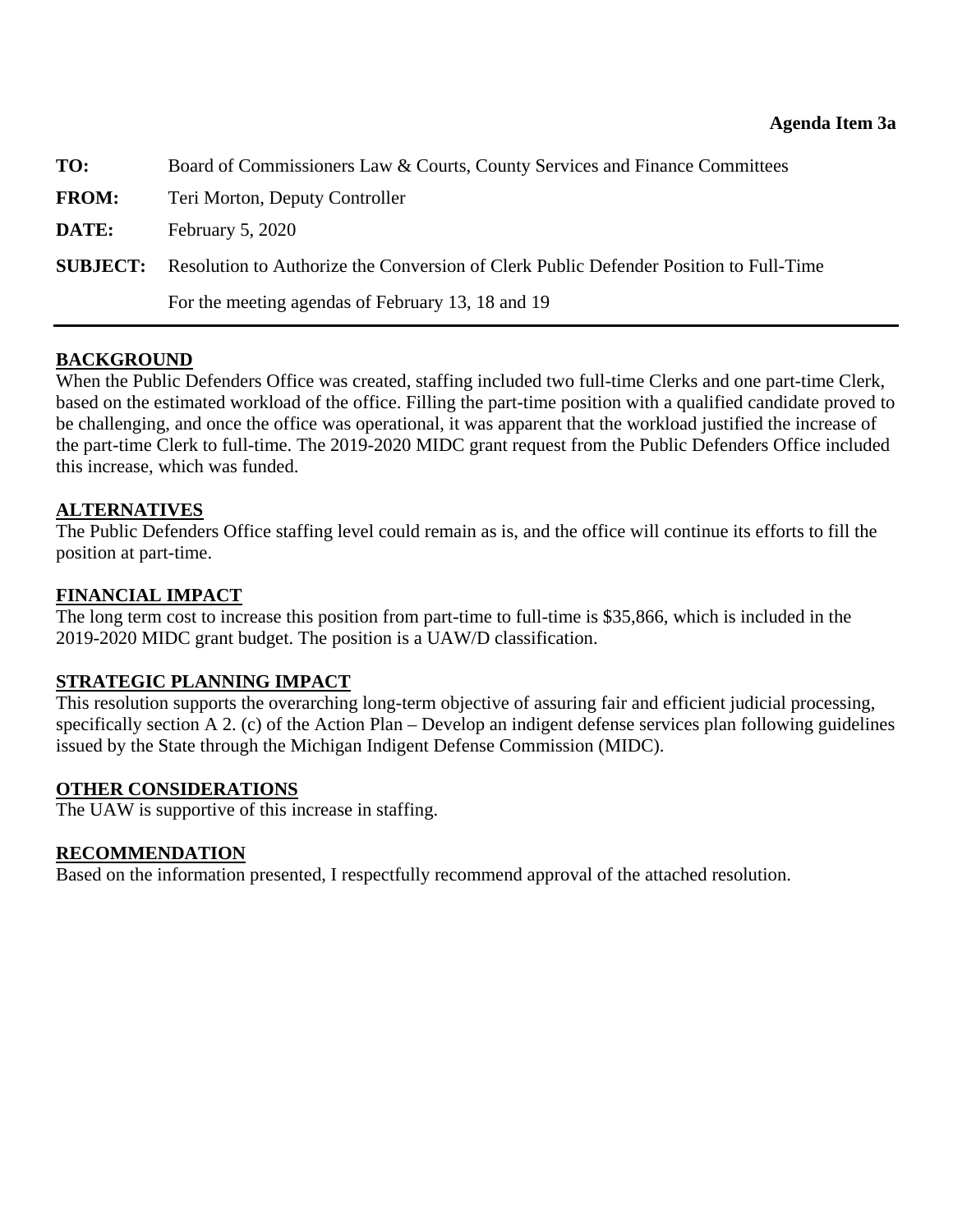Introduced by the Law & Courts, County Services and Finance Committees of the:

#### INGHAM COUNTY BOARD OF COMMISSIONERS

#### **RESOLUTION TO AUTHORIZE THE CONVERSION OF CLERK PUBLIC DEFENDER POSITION TO FULL-TIME**

WHEREAS, position #144005, Clerk Public Defender (UAW/D), is classified as a part-time position; and

WHEREAS, the FY20 grant approved by the State of Michigan, the Michigan Indigent Defense Commission (MIDC), and the Department of Licensing and Regulatory Affairs (LARA), and the Ingham County Board of Commissioners included funding to increase this part-time position to full-time; and

WHEREAS, UAW Local 2256 is in support of this staffing increase.

THEREFORE BE IT RESOLVED, that the Ingham County Board of Commissioners approves converting position #144005, Clerk Public Defender, from part-time to full-time.

BE IT FURTHER RESOLVED, that this change shall be effective the first pay period after the adoption of this Resolution, to be funded from the MIDC FY20 grant.

BE IT FURTHER RESOLVED, that the Controller/Administrator is authorized to make any necessary budget adjustments and changes to the position allocation list consistent with this resolution.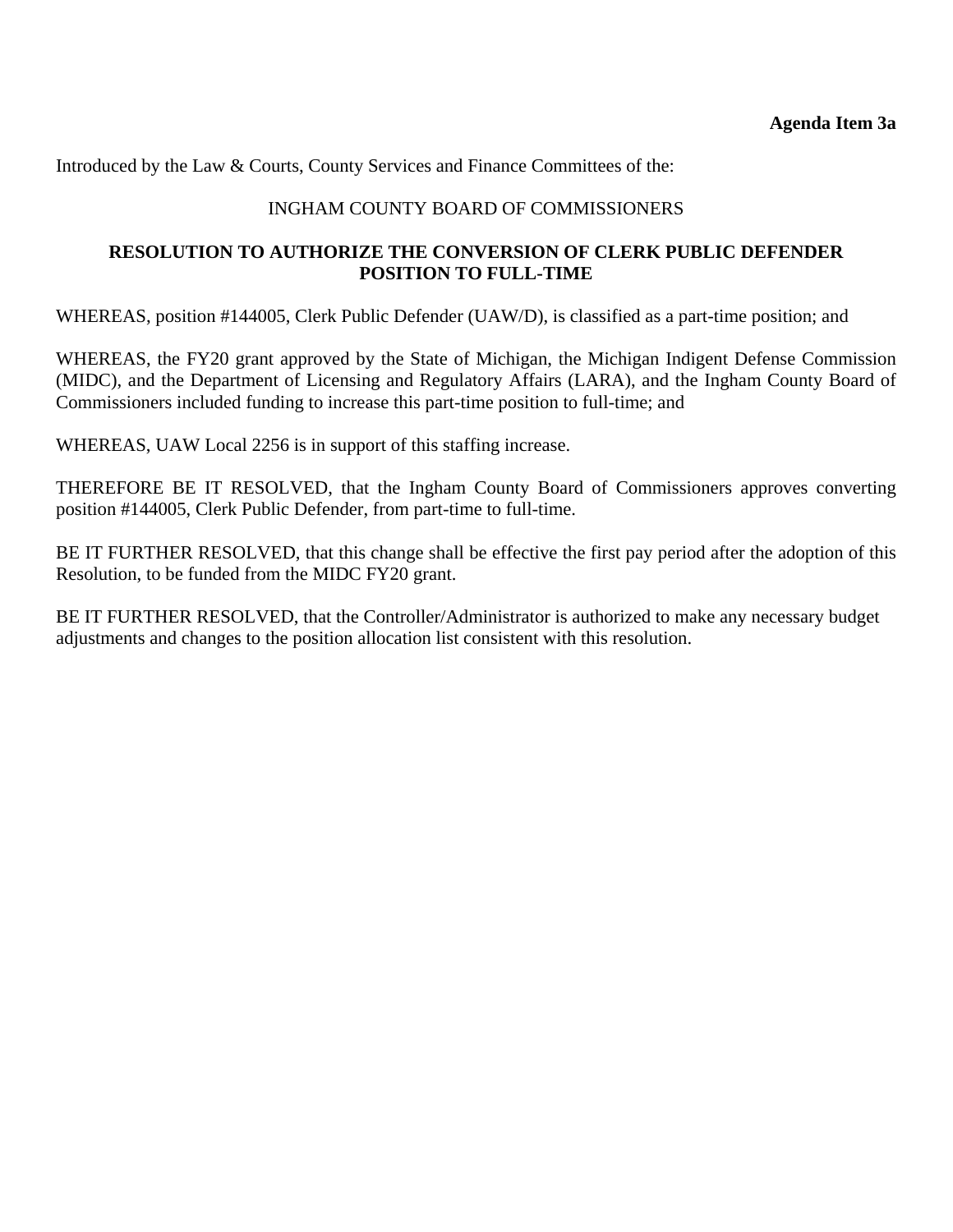<span id="page-18-0"></span>

DISTRICT 23 P.O. BOX 30036 LANSING, Ml 48909-7536 PHONE: (517) 373-1734 FAX: (517) 373-5397 senchertel@senate.michigan.gov





CURTIS HERTEL JR. **STATE SENATOR** Michigan Senate

*COMMITTEES:* APPROPRIATIONS (MVC) ADVICE AND CONSENT (MVC) HEALTH POLICY AND HUMAN SERVICES *APPROPRIATIONS SUBCOMMITTEES:* HEALTH AND HUMAN SERVICES (MVC) CAPITAL OUTLAY UNIVERSITIES AND COMMUNITY COLLEGES

January 9<sup>th</sup>, 2020

Dear Chairman Crenshaw and Ingham County Board of Commissioners,

Thank you for contacting my office and for your inquiry.

Representative Anthony and I have reviewed your inquiry and submitted a request for formal opinion on this matter from Attorney General Dana Nessel. Our offices will continue to keep the Board of Commissioners abreast of any updates or communication from the Office of the Attorney General throughout the opinion process, which can be a lengthy process.

Thank you again for reaching out to me with this issue. If you have any questions or if I may be of any assistance, please do not hesitate to contact my office.

Sincerely,

far:

Curtis Hertel, Jr. State Senator District 23



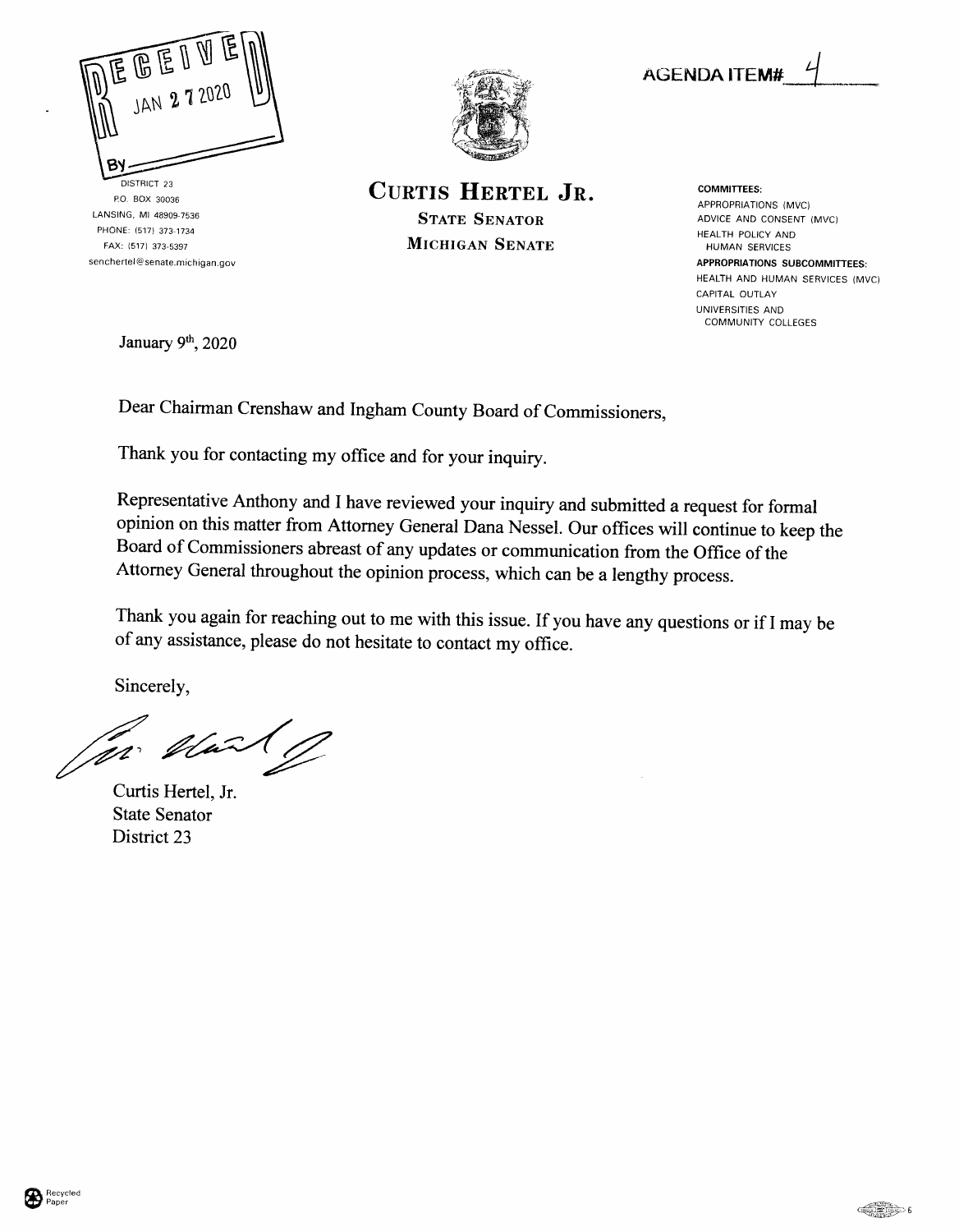#### STATE OF MICHIGAN DEPARTMENT OF ATTORNEY GENERAL



*DANA NESSEL* ATTORNEY GENERAL

#### *MEMORANDUM*

March 12, 2019

TO: All Members, Michigan Senate All Members, Michigan House of Representatives

from: Kelly Keenan Deputy Attorney General Executive Division

RE: The Attorney General's Opinion Process

This memorandum was prepared at the request of the Attorney General to familiarize you with the Attorney General's opinion process. It is presented in a question and answer format in the hope that this will both offer you the greatest assistance in understanding what is involved in our process and ultimately help us to serve you better. As additional commonly asked questions arise, it is our plan to supplement this memorandum with updates so that we can continue to improve the manner in which we undertake this important responsibility.

#### What is an Attorney General opinion?

The origin and history of the office of Attorney General as legal advisor to the sovereign has been described as "ancient." **Mundy v McDonald,** 216 Mich 444, 450 (1921). The Attorney General's statutory duty to provide opinions to the Governor, the Legislature, and other state officers was first established in the Revised Statutes of 1846, chapter 12, section 32, MCL 14.32. That law has continued to provide in relevant part: "It shall be the duty of the attorney general, when required, to give his [or her] opinion upon all questions of law submitted to him [or her] by the legislature, or by either branch thereof, or by the governor, auditor general, treasurer or any other state officerf.]" MCL 14.32.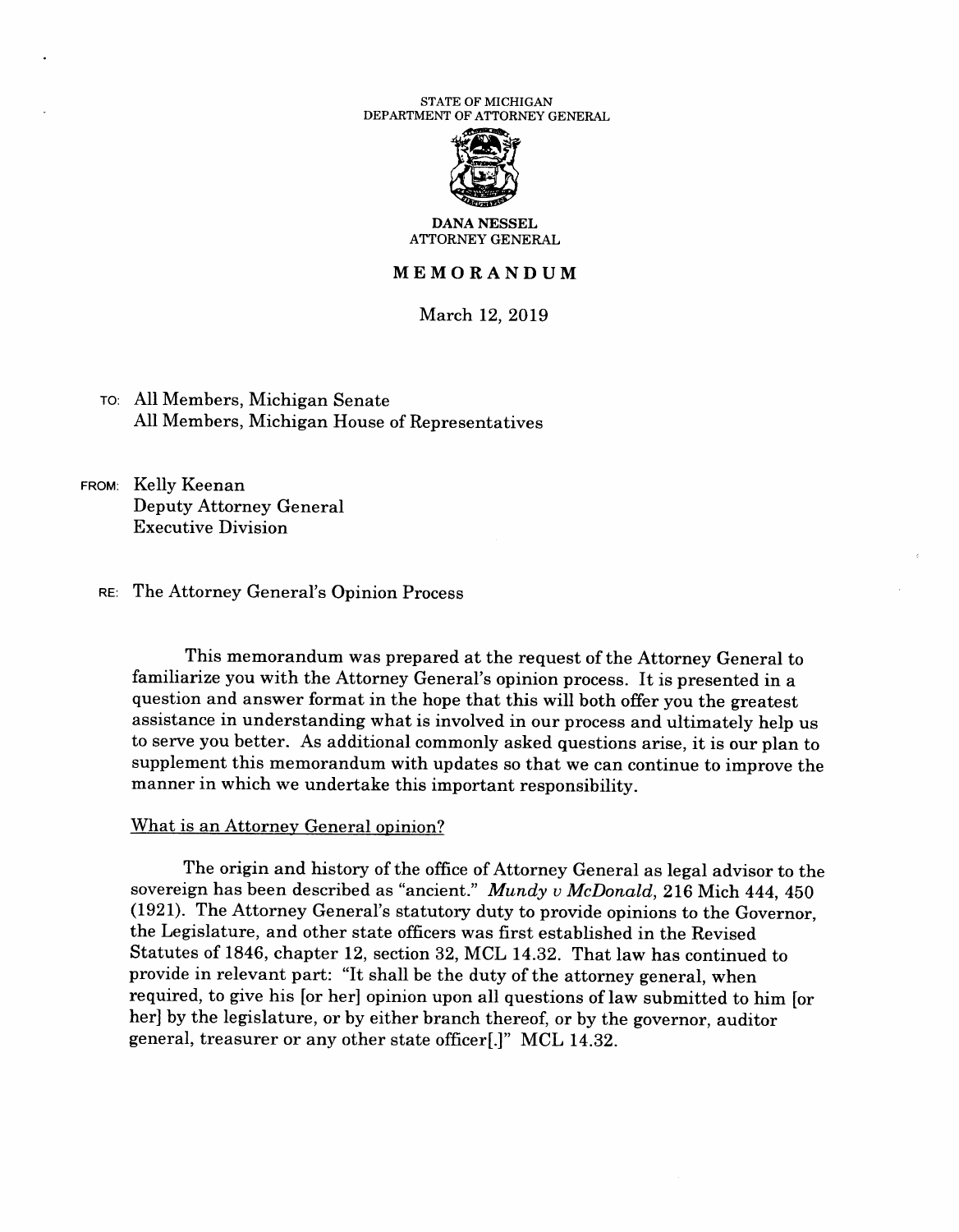All Members Michigan Senate and Michigan House of Representatives Page 2

The Attorney General's formal opinions are published biennially and appear in over 80 bound volumes dating back to 1867. Since 1961, more than 7000 formal opinions have issued, ofwhich an overwhelming majority have been upheld by the Michigan appellate courts when challenged. See, e.g., **McPhail vAttorney General,** unpublished opinion of the Court of Appeals, decided November 9, 2004 (Docket No. 248126) (upholding Attorney General Opinion No 7125).

#### What is the legal effect of an Attorney General opinion?

As courts are only bound to follow published decisions of the Court of Appeals and of the Supreme Court, an opinion of the Attorney General is not binding on the judicial branch in accordance with separation of powers principles. The courts nevertheless accordAttorney General opinions respectful consideration and frequently rely on them as persuasive authority. See, e.g., **Cheboygan Sportsman Club vCheboygan Co Prosecuting Attorney,** 307 Mich App 71, 83 (2014); **Williams v Rochester Hills, 243 Mich App 539, 557 (2000), citing Frey v Dep't of Management** and Budget, 429 Mich 315, 338 (1987), and *Indenbaum*  $v$  Michigan Bd of Medicine, 213 Mich App 263, 274 (1995). Within the executive branch, however, Attorney General opinions continue to command the allegiance of state agencies in accordance with <sup>a</sup> long line ofcases consistently so holding. See, e.g., **Traverse City School Dist vAttorney General,** <sup>384</sup> Mich 390, 410, n 2 (1971). See also **Campbell <sup>v</sup> Patterson,** 724 F2d 41, 43 (CA 6, 1983), cert den465 US 1107 (1984). Butsee, **East Grand Rapids School District vKent Co,** 415 Mich 381, 394 (1982); **Danse Corp v City ofMadison Heights,** 466 Mich 175, 182, n 6 (2002).

Similarly, although opinions of the Attorney General are not binding upon local units of government who are generally guided in their legal affairs by local counsel, a local unit's failure to follow an opinion of the Attorney General has been held by the courts to be relevant to a determination of whether it acted in good faith. See, e.g., Michigan Beer & Wine Wholesalers Ass'n v Attorney General, 142 Mich App 294, 300 (1985), and**Bond vAnn Arbor School Dist,** 383 Mich 693, 703 (1970). Thus, under certain circumstances, a local unit of government failing to follow an Attorney General opinion does so at its peril.

# Who is entitled to receive an opinion of the Attorney General?

Only the persons listed in MCL 14.32 quoted above have "standing" to obtain an opinion of the Attorney General. These include the Governor, members of the Legislature, and other state officers. By office policy, county prosecuting attorneys may also request Attorney General opinions under certain limited circumstances given the Attorney General's role as chief law enforcement officer for the State of Michigan. See MCL 14.30 (providing the Attorney General an advisory role in matters pertaining to the duties of county prosecutors).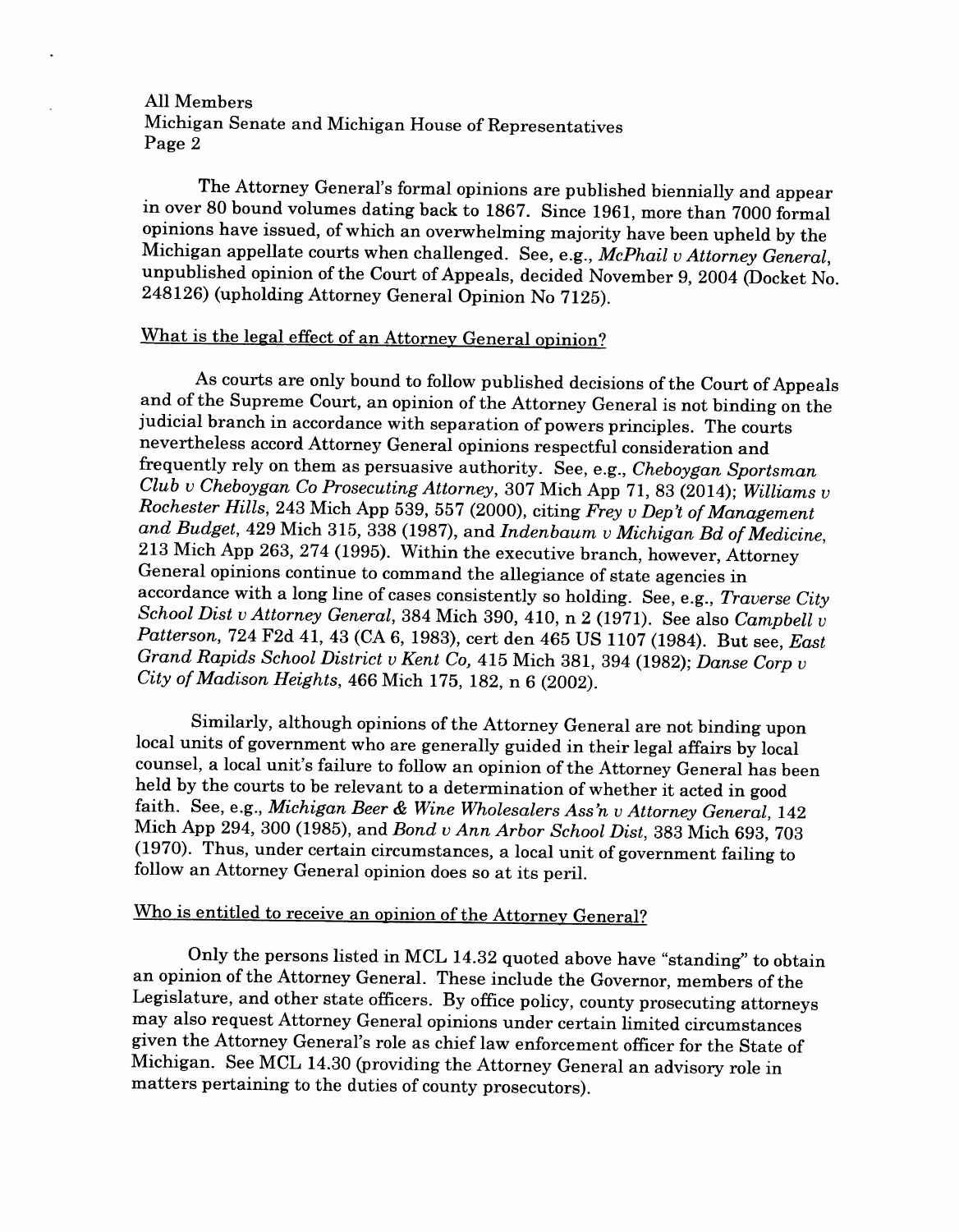All Members Michigan Senate and Michigan House of Representatives Page 3

Constituents who otherwise lack standing under the statute to receive an opinion often prevail upon their legislators to request an opinion of the Attorney General on a matter of personal or local interest on their behalves. City, village, township, and county officers or school board members who similarly lack standing may ask their legislators to seek an Attorney General opinion on an issue generating local controversy or interest. Whenever possible, private citizens should be encouraged to seek the services of a private attorney and local officials should be encouraged to seek the services of their designated local counsel as authorized by law. While the Attorney General makes every effort to "turn down" as few requests from legislators as possible for lack of standing of the true party in interest, budgetary constraints require that we allocate our resources by prioritizing requests involving important questions of state policy ahead of those of purely local concern.

#### How are opinion requests processed?

An opinion request must be signed by the legislator and clearly state a legal question. Upon receipt of a proper request, a letter requesting an opinion is sent to the Assistant Attorney General for Law (AAGL) to review the question asked and to make a recommendation as to whether an opinion should issue, the category of opinion to be issued (formal published opinion, informal letter opinion, or informational letter), and the division within the office to which the request should be assigned based upon the expertise of the division. Upon preliminary approval of preparation of an opinion, the request is assigned to a division for appropriate analysis, research, and drafting of a proposed response to be returned to the AAGL within a specified time period.

Copies of the request are sent to the Governor and to appropriate state officials who are invited to offer input if an issue under consideration involves the performance of their duties or a subject matter of particular interest to their agency. An acknowledgment letter is usually sent to the requesting legislator advising that the request has been accepted for processing and indicating the file number that has been assigned to the request. This same process is followed for a formal opinion, letter opinion, or informational letter, except that the research and writing time may be shortened for informational letters because the question may be controlled by an existing opinion of the Attorney General or a recent court opinion. All opinion requests and their attachments as well as responses to opinion requests are public records subject to disclosure under the Freedom of Information Act, MCL 15.231 **et seq.** All opinion drafts, formal or otherwise, however, are strictly confidential.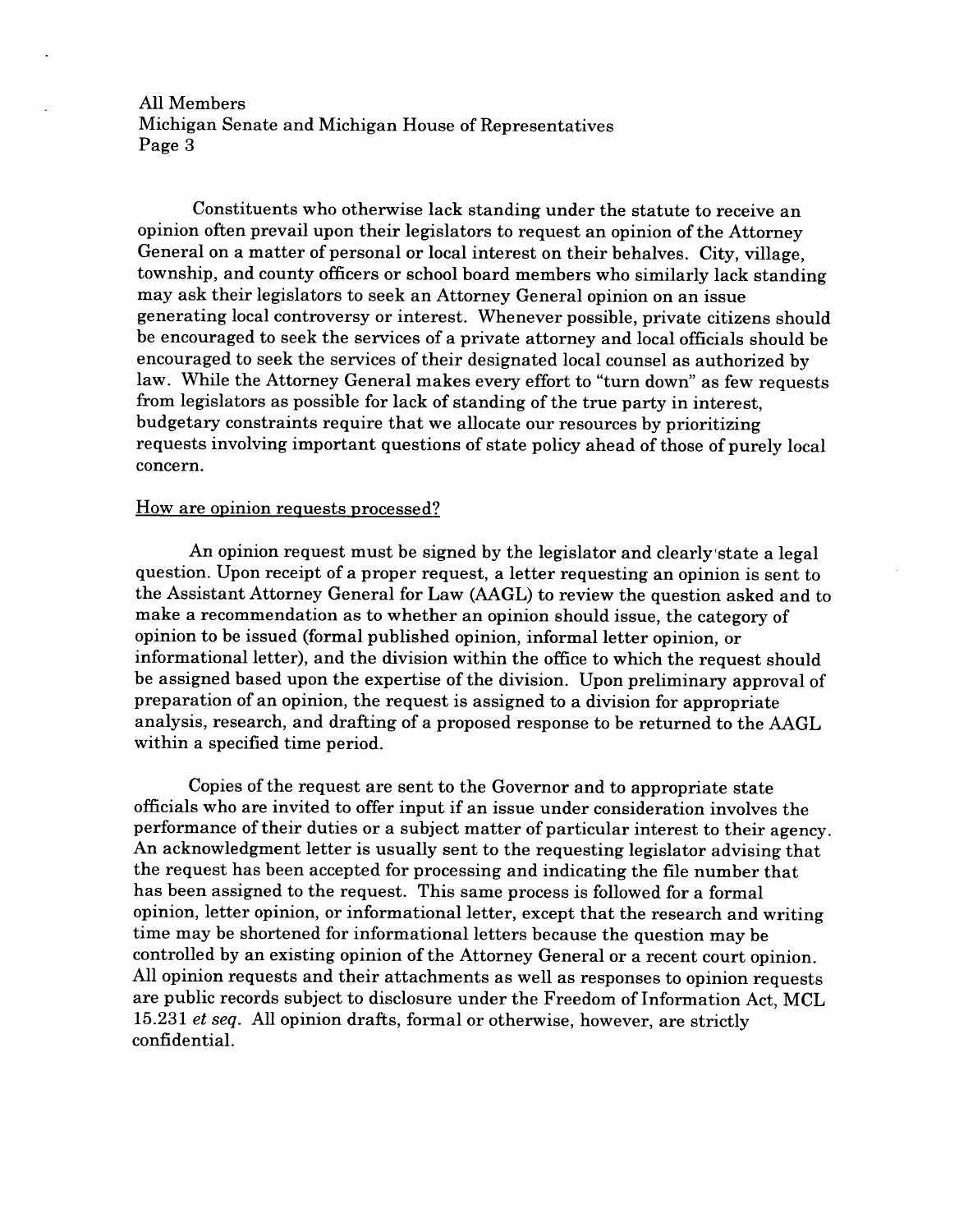All Members Michigan Senate and Michigan House of Representatives Page 4

#### How are opinion requests categorized for response?

As stated above, three general categories of response have developed over the years. The category of response assigned to a particular request rests within the sound discretion of the Attorney General, although a legislator's request for an informal response is generally honored. The category of response may also change as the review process unfolds and the relative importance of the issue raised merits reassessment.

1.) Formal opinions typically address significant or important questions or issues regarding which a need for uniform guidance has been identified. They are signed by the Attorney General and warrant publication.

2) Formal letter opinions involve questions which should be addressed by the Attorney General but which are of relatively limited or specialized significance or impact and do not warrant publication. They are signed by the Attorney General but are not generally published.

3) Informational letters are intended to be as helpful as possible to the reader and generally involve questions that have relatively clear or well-established answers or involve an issue that does not warrant publication. Requests typically falling within this category present issues of primarily local concern or involve the Attorney General and are for informational purposes only. They are not published and are technically not binding on state agencies. Most opinion requests fall into this category.

# What factors will cause an opinion request to be turned down?

The Attorney General's authority to render opinions extends to questions of law; the Attorney General may not act as a fact finder. Thus, in addition to the standing factor discussed above, questions involving a combination of factual and legal issues will generally not be answered. Questions must not be vague, overly broad, or speculative, nor do questions involving an interpretation of local charters lend themselves to the opinion process. Similarly, questions involving collective bargaining agreements or other local contracts will generally be turned down. If a question is pending before an administrative agency or court, it will not be answered until after the administrative or judicial process has been concluded and only to the extent the question remains unresolved. Questions involving the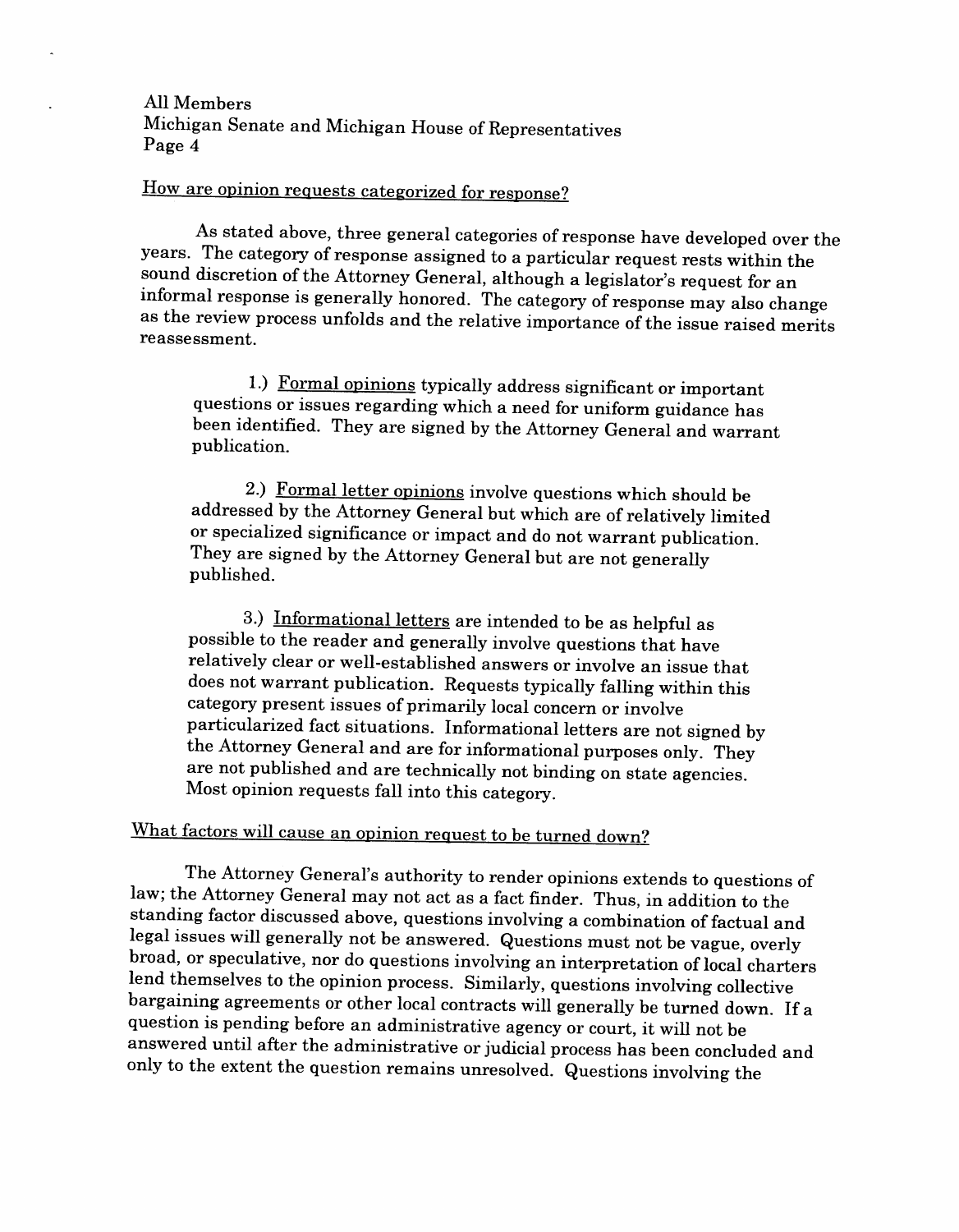All Members Michigan Senate and Michigan House of Representatives<br>Page 5

operation of the judicial branch of government will not be answered unless the request is made by the State Court Administrator.

# *What approval process is followed for formal letter opinions and informational letters?*

After an initial draft of a formal letter opinion or an informational letter is<br>returned to the AAGL for review and editing, it is further reviewed and approved by<br>the division chief of the division to which the request wa forwarded to another division of the office for further review if the issue raised involves the expertise of more than one division. All formal letter opinions and informational letters are also thoroughly cite-checked by a person assigned to the Opinions Division to assure the accuracy and currency of the authorities upon which the draft relies. The draft of a formal letter opinion or informational letter is then submitted to the Executive office for review and approval and sending. On occasion, certain informational letters and formal letter opinions may also be reviewed by the Opinion Review Board before submission to the Executive office or Attorney General.

# What approval process is followed for formal opinions?

Upon review by the AAGL and appropriate editing or redrafting if required,<br>the draft of a formal opinion is sent to the Attorney General's Opinion Review Board<br>(ORB or Board) for collective consideration, review, and appro attorneys in the office as designated by the Attorney General. The ORB may request that the drafter answer questions that arise, make changes in the draft, or<br>even prepare a counterdraft. The ORB may also receive input from interested persons within or outside of state government. Upon approval of a draft by the Board, the formal proposed opinion is cite-checked and thereafter sent to the Executive office for review and approval. The draft is then submitted to the Attorney General for review and signature, and if approved, issuance, or further processing if changes or additional development are suggested.

# How long does it take to receive a response to an opinion request?

The opinion process described above is designed to produce as legally sound an opinion as is possible. The Attorney General has set a high standard with a clear expectation that opinions will be thoroughly but expeditiously researched cogently written for both lawyers and non-lawyers, and likely to withstand court challenge. This process takes time. Some requests may take no more than a few<br>weeks to finalize because of the relatively straightforward question involved, while others of greater complexity may take several months or longer. Where an urgent